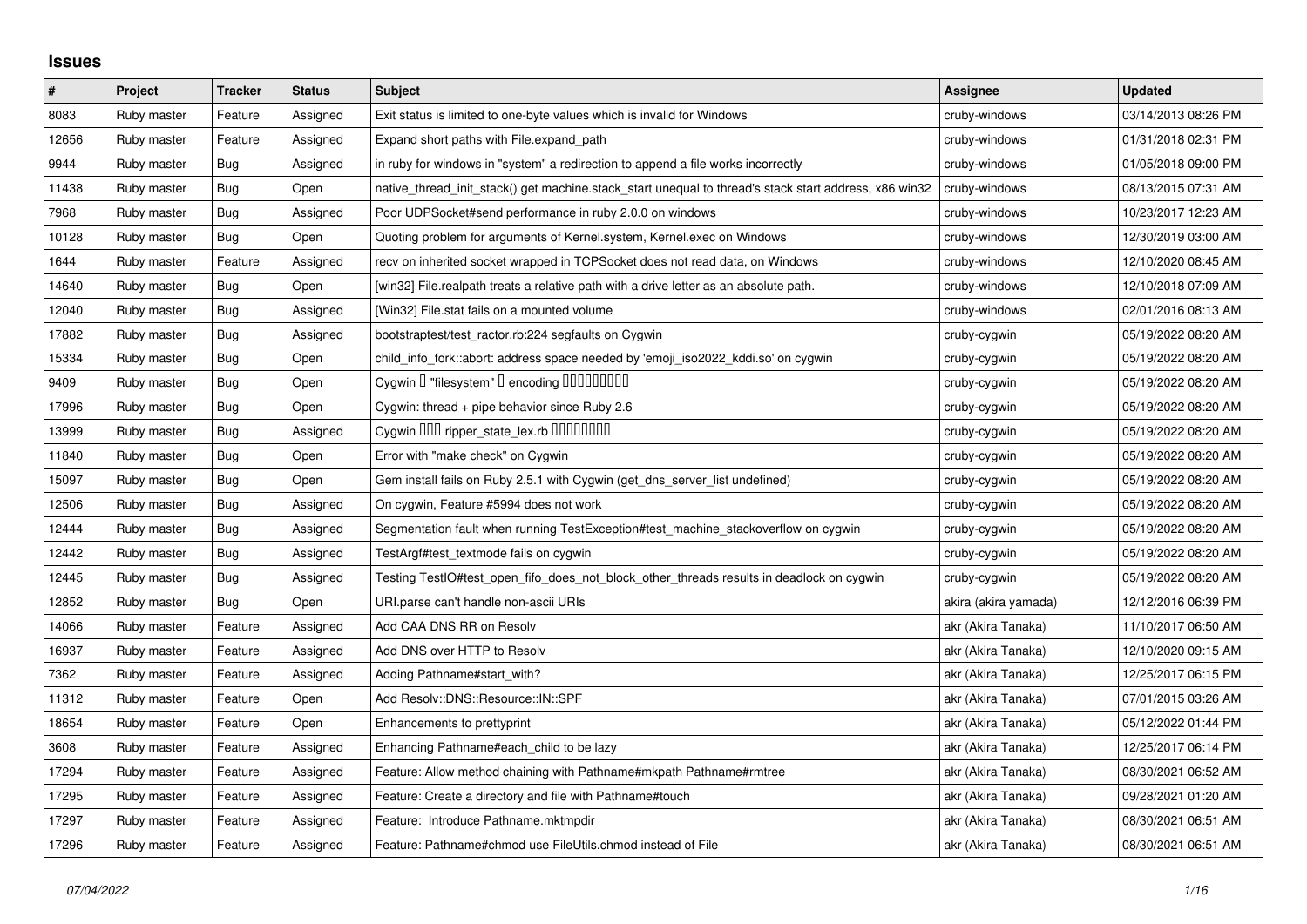| $\sharp$ | Project     | <b>Tracker</b> | <b>Status</b> | <b>Subject</b>                                                                                              | Assignee                            | <b>Updated</b>      |
|----------|-------------|----------------|---------------|-------------------------------------------------------------------------------------------------------------|-------------------------------------|---------------------|
| 18450    | Ruby master | Feature        | Assigned      | Force break in prettyprint                                                                                  | akr (Akira Tanaka)                  | 12/29/2021 02:02 PM |
| 12497    | Ruby master | Feature        | Assigned      | GMP version of divmod may be slower                                                                         | akr (Akira Tanaka)                  | 08/10/2016 03:11 AM |
| 16985    | Ruby master | Feature        | Open          | Improve `pp` for `Hash` and `String`                                                                        | akr (Akira Tanaka)                  | 06/26/2020 09:51 AM |
| 8445     | Ruby master | Bug            | Assigned      | IO.open and IO#set_enconding does not support :fallback option                                              | akr (Akira Tanaka)                  | 06/14/2022 06:02 AM |
| 17473    | Ruby master | Feature        | Open          | Make Pathname to embedded class of Ruby                                                                     | akr (Akira Tanaka)                  | 01/07/2022 09:25 AM |
| 10129    | Ruby master | Feature        | Assigned      | More descriptive error message for failed net/http requests                                                 | akr (Akira Tanaka)                  | 01/05/2018 09:01 PM |
| 18651    | Ruby master | <b>Bug</b>     | Open          | oob access in CP51932 -> CP50220 transcoder                                                                 | akr (Akira Tanaka)                  | 03/23/2022 01:17 PM |
| 17173    | Ruby master | Feature        | Open          | open-uri D ciphers DOODOO                                                                                   | akr (Akira Tanaka)                  | 09/25/2020 09:17 AM |
| 11322    | Ruby master | Feature        | Assigned      | OpenUri: RuntimeError: HTTP redirection loop                                                                | akr (Akira Tanaka)                  | 11/13/2020 03:52 AM |
| 13385    | Ruby master | Feature        | Open          | [PATCH] Make Resolv::DNS::Name validation similar to host and dig commands                                  | akr (Akira Tanaka)                  | 06/16/2017 08:04 AM |
| 10459    | Ruby master | Feature        | Assigned      | [PATCH] rfc3339 method for Time                                                                             | akr (Akira Tanaka)                  | 05/21/2015 08:14 AM |
| 7412     | Ruby master | Feature        | Assigned      | Pathname#relative_path_from does not support mixed directory separators on windows                          | akr (Akira Tanaka)                  | 01/05/2018 09:00 PM |
| 10637    | Ruby master | Feature        | Assigned      | Puppet orchestration on vagrant fails with Error: Non-HTTP proxy URI                                        | akr (Akira Tanaka)                  | 09/23/2020 10:23 PM |
| 13513    | Ruby master | <b>Bug</b>     | Assigned      | Resolv::DNS::Message.decode hangs after detecting truncation in UDP messages                                | akr (Akira Tanaka)                  | 03/08/2021 11:35 PM |
| 14922    | Ruby master | Feature        | Assigned      | Resolv getaddresses ignores AAAA records for IPv6                                                           | akr (Akira Tanaka)                  | 11/13/2020 04:01 AM |
| 10580    | Ruby master | Bug            | Open          | TestProcess#test_deadlock_by_signal_at_forking fails on ARM                                                 | akr (Akira Tanaka)                  | 12/30/2019 03:00 AM |
| 17154    | Ruby master | Misc           | Open          | Update Pathname Documentation to Clarify Expected Behavior                                                  | akr (Akira Tanaka)                  | 09/05/2020 01:18 PM |
| 17569    | Ruby master | Misc           | Open          | uri lib maintainership                                                                                      | akr (Akira Tanaka)                  | 01/23/2021 10:42 AM |
| 13047    | Ruby master | Feature        | Assigned      | Use String literal instead of `String#+` for multiline pretty-printing of multiline strings                 | akr (Akira Tanaka)                  | 02/22/2017 07:09 AM |
| 14917    | Ruby master | Misc           | Assigned      | Add RDoc documents to tar ball                                                                              | aycabta (aycabta.)                  | 07/21/2018 09:29 AM |
| 13604    | Ruby master | Feature        | Assigned      | Exposing alternative interface of readline                                                                  | aycabta (aycabta.)                  | 01/20/2020 05:34 AM |
| 18459    | Ruby master | Feature        | Assigned      | IRB autocomplete dropdown colour options                                                                    | aycabta (aycabta.)                  | 01/05/2022 02:15 AM |
| 15371    | Ruby master | Feature        | Assigned      | <b>IRB with ARGV</b>                                                                                        | aycabta (aycabta.)                  | 02/14/2020 11:35 AM |
| 9507     | Ruby master | <b>Bug</b>     | Open          | Ruby 2.1.0 is broken on ARMv5: tried to create Proc object without a block                                  | charliesome (Charlie<br>Somerville) | 01/05/2018 09:00 PM |
| 17400    | Ruby master | Bug            | Open          | Incorrect character downcase for Greek Sigma                                                                | duerst (Martin Dürst)               | 12/17/2020 06:56 AM |
| 16842    | Ruby master | Bug            | Assigned      | inspect` prints the UTF-8 character U+0085 (NEXT LINE) verbatim even though it is not printable             | duerst (Martin Dürst)               | 02/26/2021 05:43 AM |
| 18601    | Ruby master | <b>Bug</b>     | Open          | Invalid byte sequences in Big5 encodings                                                                    | duerst (Martin Dürst)               | 02/23/2022 07:59 AM |
| 13671    | Ruby master | <b>Bug</b>     | Assigned      | Regexp with lookbehind and case-insensitivity raises RegexpError only on strings with certain<br>characters | duerst (Martin Dürst)               | 11/30/2021 04:42 AM |
| 18337    | Ruby master | <b>Bug</b>     | Assigned      | Ruby allows zero-width characters in identifiers                                                            | duerst (Martin Dürst)               | 11/24/2021 09:13 AM |
| 7742     | Ruby master | <b>Bug</b>     | Open          | System encoding (Windows-1258) is not recognized by Ruby to convert back to UTF-8                           | duerst (Martin Dürst)               | 12/25/2017 06:15 PM |
| 6351     | Ruby master | <b>Bug</b>     | Assigned      | transcode table generator does not support multi characters of Unicode                                      | duerst (Martin Dürst)               | 12/25/2017 06:15 PM |
| 18639    | Ruby master | Feature        | Open          | Update Unicode data to Unicode Version 15.0.0                                                               | duerst (Martin Dürst)               | 03/22/2022 07:38 PM |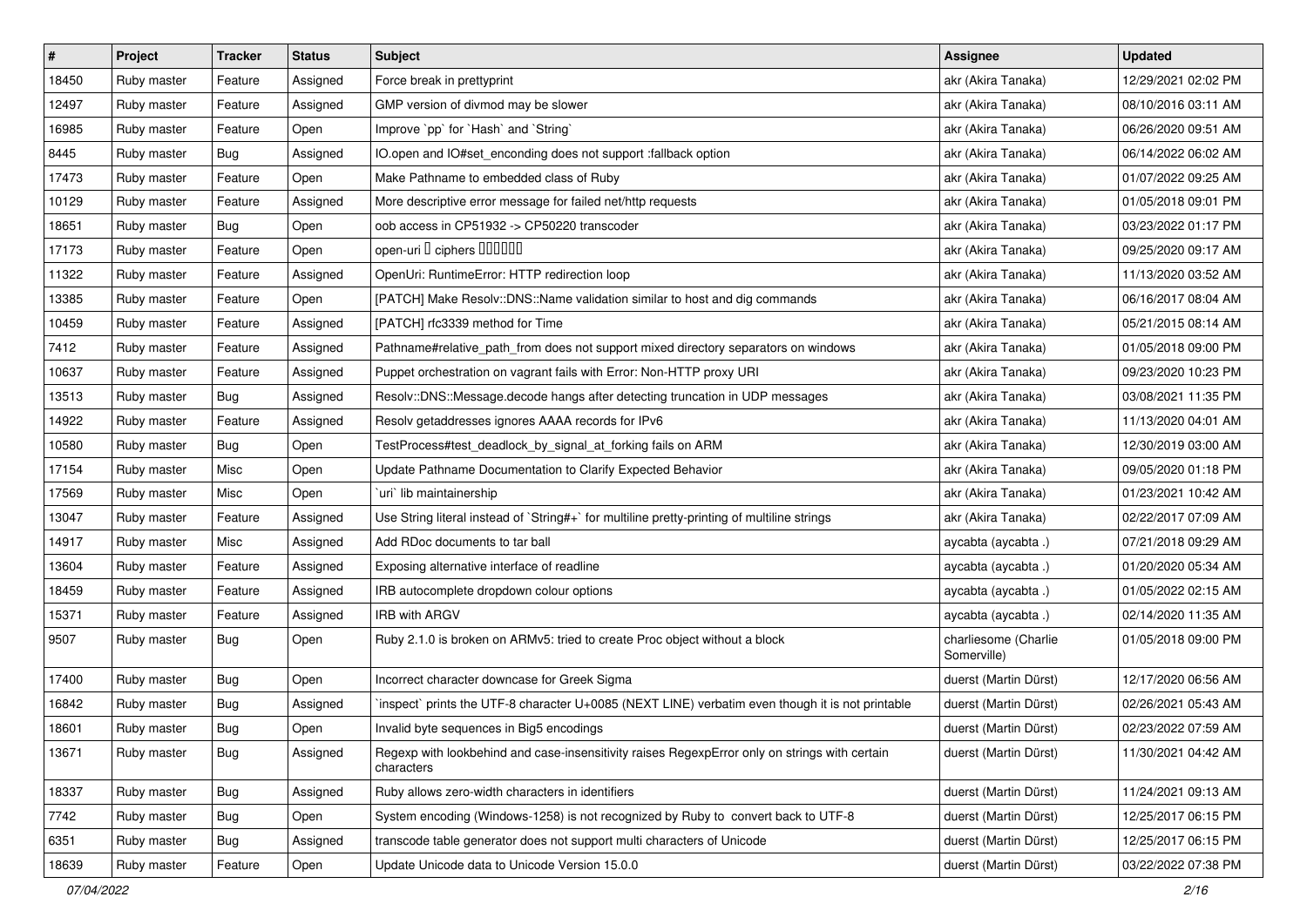| #     | Project     | <b>Tracker</b> | <b>Status</b> | <b>Subject</b>                                                                                                                                                      | Assignee                          | <b>Updated</b>      |
|-------|-------------|----------------|---------------|---------------------------------------------------------------------------------------------------------------------------------------------------------------------|-----------------------------------|---------------------|
| 13696 | Ruby master | Feature        | Open          | Add exchange and noreplace options to File.rename                                                                                                                   | Glass_saga (Masaki<br>Matsushita) | 12/01/2017 04:34 PM |
| 2631  | Ruby master | Feature        | Assigned      | Allow IO#reopen to take a block                                                                                                                                     | Glass_saga (Masaki<br>Matsushita) | 05/24/2018 01:22 PM |
| 17525 | Ruby master | Feature        | Open          | Implement Happy Eyeballs Version 2 (RFC8305) in Socket.tcp                                                                                                          | Glass_saga (Masaki<br>Matsushita) | 06/16/2022 01:08 AM |
| 7148  | Ruby master | Feature        | Assigned      | Improved Tempfile w/o DelegateClass                                                                                                                                 | Glass_saga (Masaki<br>Matsushita) | 03/27/2019 09:51 AM |
| 15628 | Ruby master | Feature        | Assigned      | init_inetsock_internal should fallback to IPv4 if IPv6 is unreachable                                                                                               | Glass_saga (Masaki<br>Matsushita) | 09/25/2020 05:42 AM |
| 16476 | Ruby master | Feature        | Open          | Socket.getaddrinfo cannot be interrupted by Timeout.timeout                                                                                                         | Glass_saga (Masaki<br>Matsushita) | 06/16/2022 01:08 AM |
| 15408 | Ruby master | Feature        | Open          | Deprecate object_id and _id2ref                                                                                                                                     | headius (Charles Nutter)          | 03/19/2019 04:02 PM |
| 16012 | Ruby master | Feature        | Assigned      | Add a (small) test-install suite?                                                                                                                                   | hsbt (Hiroshi SHIBATA)            | 07/30/2019 08:13 AM |
| 5617  | Ruby master | Feature        | Assigned      | Allow install RubyGems into dediceted directory                                                                                                                     | hsbt (Hiroshi SHIBATA)            | 05/16/2018 09:15 AM |
| 18790 | Ruby master | Bug            | Assigned      | cannot load such file -- digest (LoadError)                                                                                                                         | hsbt (Hiroshi SHIBATA)            | 06/06/2022 12:41 AM |
| 13534 | Ruby master | Feature        | Assigned      | Checking installation results of default gems                                                                                                                       | hsbt (Hiroshi SHIBATA)            | 07/26/2018 02:16 AM |
| 15487 | Ruby master | Misc           | Assigned      | Clarify default gems maintanance policy                                                                                                                             | hsbt (Hiroshi SHIBATA)            | 12/30/2018 08:42 PM |
| 16951 | Ruby master | Bug            | Assigned      | Consistently referer dependencies                                                                                                                                   | hsbt (Hiroshi SHIBATA)            | 06/17/2021 06:15 AM |
| 6590  | Ruby master | Feature        | Assigned      | Dealing with bigdecimal, etc gems in JRuby                                                                                                                          | hsbt (Hiroshi SHIBATA)            | 05/15/2019 08:33 PM |
| 18381 | Ruby master | Bug            | Assigned      | Default vs Bundled gems                                                                                                                                             | hsbt (Hiroshi SHIBATA)            | 12/15/2021 11:09 AM |
| 18567 | Ruby master | Bug            | Open          | Depending on default gems in stdlib gems when not needed considered harmful                                                                                         | hsbt (Hiroshi SHIBATA)            | 04/21/2022 04:45 PM |
| 18614 | Ruby master | Bug            | Open          | Error (busy loop) in<br>TestGemCommandsSetupCommand#test_destdir_flag_does_not_try_to_write_to_the_default_gem_<br>home                                             | hsbt (Hiroshi SHIBATA)            | 03/17/2022 01:03 AM |
| 10919 | Ruby master | Bug            | Assigned      | [gem install] installs multipe platforms                                                                                                                            | hsbt (Hiroshi SHIBATA)            | 07/30/2019 07:44 AM |
| 13508 | Ruby master | Feature        | Assigned      | How remove/refactor code related mathn library.                                                                                                                     | hsbt (Hiroshi SHIBATA)            | 12/25/2017 06:15 PM |
| 18169 | Ruby master | Bug            | Assigned      | Local copies of gemified libraries are being released out of sync with their gems                                                                                   | hsbt (Hiroshi SHIBATA)            | 02/25/2022 05:40 PM |
| 9366  | Ruby master | <b>Bug</b>     | Assigned      | "make-j32 check TESTS=-j32" occasionally fails on rubygems/specification                                                                                            | hsbt (Hiroshi SHIBATA)            | 07/26/2018 02:13 AM |
| 18666 | Ruby master | Bug            | Open          | No rule to make target 'yaml/yaml.h', needed by 'api.o'                                                                                                             | hsbt (Hiroshi SHIBATA)            | 03/29/2022 11:17 AM |
| 18571 | Ruby master | Feature        | Assigned      | Removed the bundled sources from release package after Ruby 3.2                                                                                                     | hsbt (Hiroshi SHIBATA)            | 03/28/2022 06:23 AM |
| 16963 | Ruby master | Feature        | Assigned      | Remove English.rb from Ruby 2.8/3.0                                                                                                                                 | hsbt (Hiroshi SHIBATA)            | 06/19/2020 09:48 AM |
| 18355 | Ruby master | Bug            | Assigned      | require("pathname") within rack application chnages behaviors of Pathname methods, such as<br>absolute?(), when there are two versions of 'pathname' gem installed. | hsbt (Hiroshi SHIBATA)            | 11/30/2021 08:01 AM |
| 18068 | Ruby master | Misc           | Open          | Silence LoadError only if it is for rubygems itself                                                                                                                 | hsbt (Hiroshi SHIBATA)            | 08/08/2021 02:21 PM |
| 12639 | Ruby master | Feature        | Assigned      | Speed up require in RubyGems by 5x                                                                                                                                  | hsbt (Hiroshi SHIBATA)            | 07/26/2018 02:12 AM |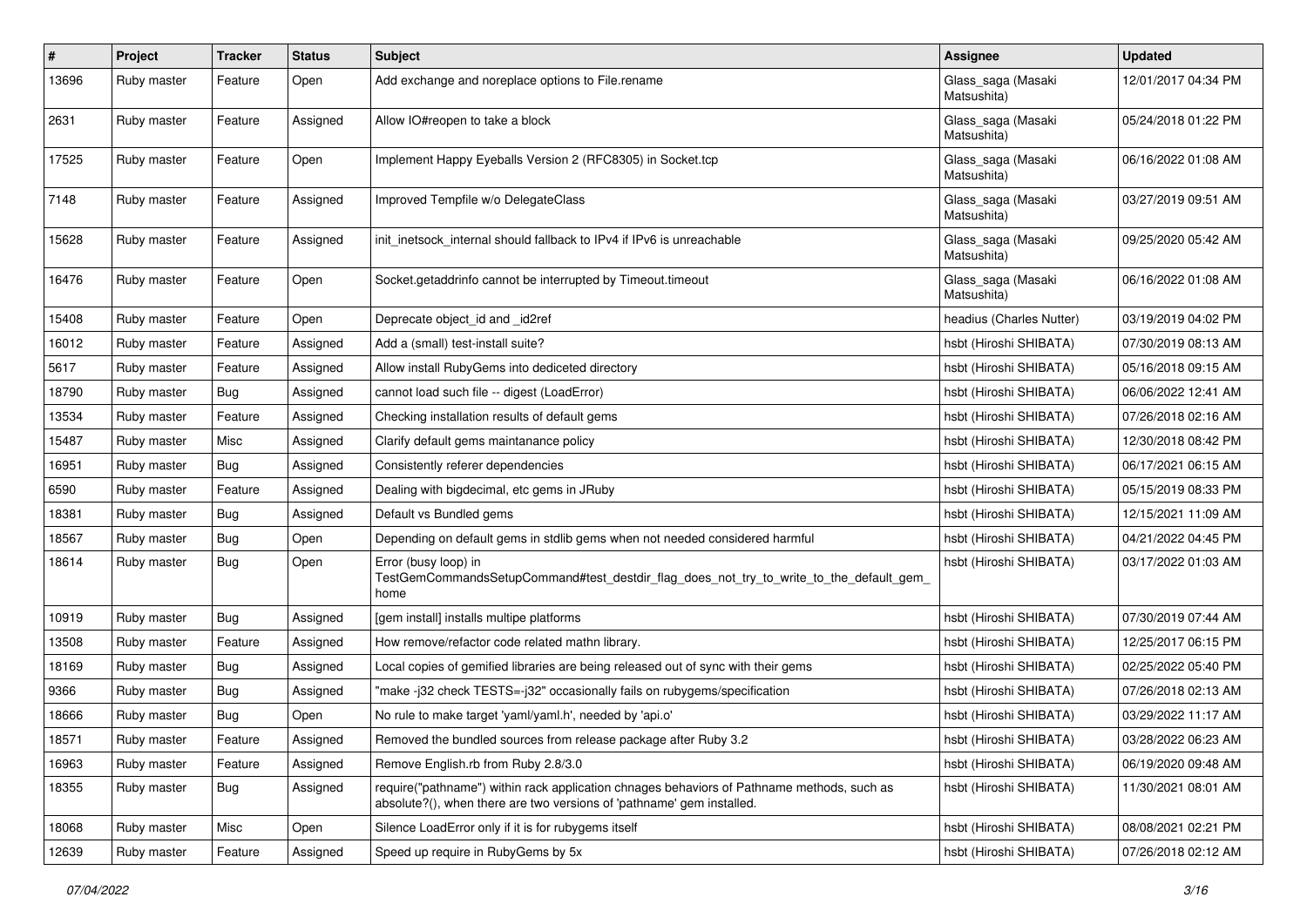| $\pmb{\#}$ | Project     | <b>Tracker</b> | <b>Status</b> | <b>Subject</b>                                                                     | Assignee                    | <b>Updated</b>      |
|------------|-------------|----------------|---------------|------------------------------------------------------------------------------------|-----------------------------|---------------------|
| 14737      | Ruby master | Feature        | Assigned      | Split default gems into separate directory structure                               | hsbt (Hiroshi SHIBATA)      | 09/02/2020 06:00 PM |
| 14679      | Ruby master | Bug            | Assigned      | StdLib gems should properly specify their dependencies                             | hsbt (Hiroshi SHIBATA)      | 04/11/2018 01:14 PM |
| 15550      | Ruby master | Bug            | Assigned      | Windows - gem bin files - can't run from bash shell                                | hsbt (Hiroshi SHIBATA)      | 03/20/2019 01:05 AM |
| 17664      | Ruby master | Bug            | Assigned      | Behavior of sockets changed in Ruby 3.0 to non-blocking                            | ioquatix (Samuel Williams)  | 07/12/2021 10:28 AM |
| 595        | Ruby master | Bug            | Assigned      | Fiber ignores ensure clause                                                        | ioquatix (Samuel Williams)  | 12/29/2019 10:37 AM |
| 18810      | Ruby master | Bug            | Open          | Make `Kernel#p` interruptable.                                                     | ioquatix (Samuel Williams)  | 05/30/2022 12:44 AM |
| 13383      | Ruby master | Feature        | Open          | [PATCH] Module#source_location                                                     | ioquatix (Samuel Williams)  | 01/09/2020 05:16 AM |
| 18036      | Ruby master | Bug            | Open          | Pthread fibers become invalid on fork - different from normal fibers.              | ioquatix (Samuel Williams)  | 08/19/2021 07:05 AM |
| 18818      | Ruby master | Bug            | Open          | SEGV (Fiber scheduler?)                                                            | ioquatix (Samuel Williams)  | 06/06/2022 06:31 PM |
| 18227      | Ruby master | Feature        | Open          | Static class initialization.                                                       | ioquatix (Samuel Williams)  | 09/29/2021 09:21 PM |
| 17720      | Ruby master | Misc           | Assigned      | Cirrus CI to check non-x86_64 architecture cases by own machines                   | jaruga (Jun Aruga)          | 09/26/2021 10:24 AM |
| 18002      | Ruby master | Bug            | Open          | s390x: Tests failing without LC_ALL env                                            | jaruga (Jun Aruga)          | 07/12/2021 04:30 PM |
| 16492      | Ruby master | Bug            | Open          | TestBugReporter#test_bug_reporter_add test failures                                | jaruga (Jun Aruga)          | 08/24/2021 01:12 PM |
| 16188      | Ruby master | Misc           | Open          | What are the performance implications of the new keyword arguments in 2.7 and 3.0? | jeremyevans0 (Jeremy Evans) | 11/27/2019 04:45 PM |
| 18058      | Ruby master | Bug            | Open          | 3.1.0-dev with MJIT enabled Zlib::BufError during `gem install`                    | k0kubun (Takashi Kokubun)   | 08/02/2021 08:31 PM |
| 18277      | Ruby master | <b>Bug</b>     | Open          | buffer error (Zlib::BufError) in Zlib::Deflate#deflate when using MJIT             | k0kubun (Takashi Kokubun)   | 01/05/2022 03:04 PM |
| 18808      | Ruby master | Bug            | Assigned      | Cannot compile ruby 3.1.2 on powerpc64le-linux without disabling the jit features  | k0kubun (Takashi Kokubun)   | 06/20/2022 10:40 AM |
| 16694      | Ruby master | <b>Bug</b>     | Assigned      | JIT vs hardened GCC with PCH                                                       | k0kubun (Takashi Kokubun)   | 02/02/2021 07:38 AM |
| 18142      | Ruby master | <b>Bug</b>     | Assigned      | Segmentation fault with Ruby 3.0.2                                                 | k0kubun (Takashi Kokubun)   | 09/02/2021 07:43 AM |
| 17995      | Ruby master | Bug            | Open          | Slow down when mjit and Ractor are being used at same time                         | k0kubun (Takashi Kokubun)   | 06/11/2022 04:02 AM |
| 16185      | Ruby master | Bug            | Open          | basictest failure on AIX 6.1 for 64bit build                                       | kanemoto (Yutaka Kanemoto)  | 10/15/2019 12:05 AM |
| 18761      | Ruby master | Misc           | Open          | provide an example wasm project                                                    | katei (Yuta Saito)          | 05/23/2022 11:01 AM |
| 13610      | Ruby master | Feature        | Assigned      | IPAddr doesn't provide helpful methods to get the subnet or IP address             | knu (Akinori MUSHA)         | 10/20/2017 01:13 AM |
| 11531      | Ruby master | Bug            | Assigned      | IPAddr#== implements wrong logic                                                   | knu (Akinori MUSHA)         | 12/29/2019 12:50 PM |
| 8047       | Ruby master | Feature        | Assigned      | IPAddr makes host address with netmask                                             | knu (Akinori MUSHA)         | 01/05/2018 09:00 PM |
| 11527      | Ruby master | Feature        | Assigned      | IPAddr#mask_addr isn't a method                                                    | knu (Akinori MUSHA)         | 11/07/2018 04:12 PM |
| 17210      | Ruby master | Feature        | Open          | More readable and useful `Set#inspect`                                             | knu (Akinori MUSHA)         | 05/19/2021 10:12 PM |
| 11710      | Ruby master | Feature        | Open          | [PATCH] Replace Set#merge with Set#merge! and make Set#merge non-mutating.         | knu (Akinori MUSHA)         | 11/18/2015 07:28 PM |
| 15240      | Ruby master | Feature        | Open          | Set operations check for is a?(Set), rather than allowing duck typing              | knu (Akinori MUSHA)         | 08/27/2019 08:12 PM |
| 16989      | Ruby master | Feature        | Open          | Sets: need $\Psi$                                                                  | knu (Akinori MUSHA)         | 02/18/2022 02:57 AM |
| 15281      | Ruby master | Feature        | Assigned      | Speed up Set#intersect with size check.                                            | knu (Akinori MUSHA)         | 08/11/2020 02:43 AM |
| 3953       | Ruby master | Feature        | Assigned      | TCPSocket / UDPSocket do not accept IPAddr objects.                                | knu (Akinori MUSHA)         | 12/25/2017 06:14 PM |
| 17676      | Ruby master | Bug            | Assigned      | Accessing ENV from Ractor raises IsolationError                                    | ko1 (Koichi Sasada)         | 03/09/2021 02:37 AM |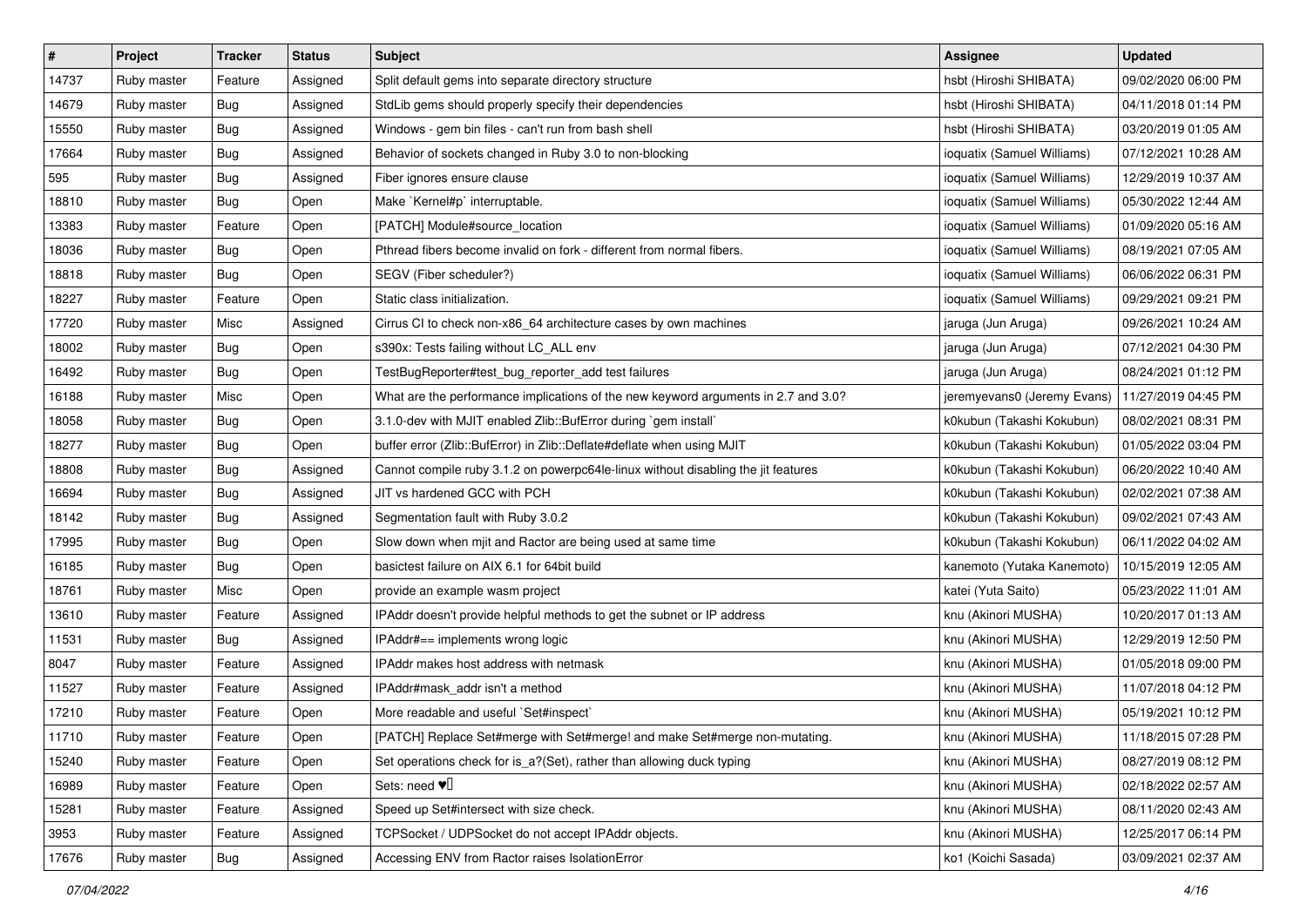| #     | Project     | <b>Tracker</b> | <b>Status</b> | Subject                                                                                                                   | Assignee            | <b>Updated</b>      |
|-------|-------------|----------------|---------------|---------------------------------------------------------------------------------------------------------------------------|---------------------|---------------------|
| 18275 | Ruby master | Feature        | Open          | Add an option to define_method to not capture the surrounding environment                                                 | ko1 (Koichi Sasada) | 12/03/2021 02:34 PM |
| 8960  | Ruby master | Feature        | Assigned      | Add Exception#backtrace_locations                                                                                         | ko1 (Koichi Sasada) | 11/25/2016 02:15 PM |
| 8576  | Ruby master | Feature        | Assigned      | Add optimized method type for constant value methods                                                                      | ko1 (Koichi Sasada) | 12/25/2017 06:15 PM |
| 13821 | Ruby master | Feature        | Assigned      | Allow fibers to be resumed across threads                                                                                 | ko1 (Koichi Sasada) | 02/15/2019 10:09 AM |
| 15499 | Ruby master | Bug            | Assigned      | Breaking behavior on ruby 2.6: rb_thread_call_without_gvl doesn't invoke unblock_function when<br>used on the main thread | ko1 (Koichi Sasada) | 01/05/2021 02:24 AM |
| 13252 | Ruby master | Feature        | Assigned      | C API for creating strings without copying                                                                                | ko1 (Koichi Sasada) | 04/17/2017 07:22 AM |
| 14394 | Ruby master | Feature        | Open          | Class.descendants                                                                                                         | ko1 (Koichi Sasada) | 01/20/2022 10:46 PM |
| 6695  | Ruby master | Feature        | Assigned      | Configuration for Thread/Fiber creation                                                                                   | ko1 (Koichi Sasada) | 12/25/2017 06:15 PM |
| 17502 | Ruby master | Misc           | Open          | C vs Ruby                                                                                                                 | ko1 (Koichi Sasada) | 12/02/2021 07:53 PM |
| 17531 | Ruby master | Bug            | Open          | did_you_mean` not Ractor friendly                                                                                         | ko1 (Koichi Sasada) | 01/29/2021 08:48 AM |
| 11808 | Ruby master | Bug            | Open          | Different behavior between Enumerable#grep and Array#grep                                                                 | ko1 (Koichi Sasada) | 10/26/2020 04:36 AM |
| 12020 | Ruby master | Feature        | Assigned      | Documenting Ruby memory model                                                                                             | ko1 (Koichi Sasada) | 12/23/2021 11:40 PM |
| 15939 | Ruby master | Feature        | Assigned      | Dump symbols reference to their fstr in ObjectSpace.dump()                                                                | ko1 (Koichi Sasada) | 08/08/2019 09:38 PM |
| 3731  | Ruby master | Feature        | Assigned      | Easier Embedding API for Ruby                                                                                             | ko1 (Koichi Sasada) | 12/25/2017 06:14 PM |
| 15315 | Ruby master | Bug            | Open          | ec_switch can still lose interrupts                                                                                       | ko1 (Koichi Sasada) | 11/20/2018 09:32 AM |
| 10932 | Ruby master | Feature        | Open          | Enabling allocation tracing as early as possible                                                                          | ko1 (Koichi Sasada) | 06/13/2015 07:54 AM |
| 15778 | Ruby master | Feature        | Open          | Expose an API to pry-open the stack frames in Ruby                                                                        | ko1 (Koichi Sasada) | 08/29/2019 06:24 AM |
| 14607 | Ruby master | Bug            | Assigned      | Fix use of the rb_profile_frames start parameter                                                                          | ko1 (Koichi Sasada) | 06/09/2022 06:12 AM |
| 17516 | Ruby master | Bug            | Assigned      | forking in a ractor causes Ruby to crash                                                                                  | ko1 (Koichi Sasada) | 11/30/2021 05:26 AM |
| 13388 | Ruby master | Feature        | Assigned      | gc.c: Add GC.get_parameters and .set_parameters                                                                           | ko1 (Koichi Sasada) | 03/30/2017 10:52 AM |
| 10009 | Ruby master | <b>Bug</b>     | Open          | IO operation is 10x slower in multi-thread environment                                                                    | ko1 (Koichi Sasada) | 05/21/2015 07:19 AM |
| 14492 | Ruby master | Feature        | Open          | iseq loading + caching should be in core                                                                                  | ko1 (Koichi Sasada) | 12/10/2020 08:53 AM |
| 16124 | Ruby master | Misc           | Assigned      | Let the transient heap belong to objspace                                                                                 | ko1 (Koichi Sasada) | 11/18/2019 08:48 AM |
| 16819 | Ruby master | Bug            | Assigned      | Line reporting off by one when reporting line of a hash?                                                                  | ko1 (Koichi Sasada) | 06/16/2020 05:57 PM |
| 17593 | Ruby master | Feature        | Assigned      | load_iseq_eval should override the ISeq path                                                                              | ko1 (Koichi Sasada) | 02/16/2021 08:27 AM |
| 17884 | Ruby master | Feature        | Open          | locindex for profiling tools                                                                                              | ko1 (Koichi Sasada) | 05/24/2021 04:17 PM |
| 15878 | Ruby master | Feature        | Assigned      | Make exit faster by not running GC                                                                                        | ko1 (Koichi Sasada) | 07/29/2019 07:48 AM |
| 18553 | Ruby master | <b>Bug</b>     | Open          | Memory leak on compiling method call with kwargs                                                                          | ko1 (Koichi Sasada) | 03/23/2022 09:34 PM |
| 17513 | Ruby master | Bug            | Open          | Methods of shareable objects and UnboundMethods should be shareable                                                       | ko1 (Koichi Sasada) | 01/06/2021 08:53 PM |
| 17667 | Ruby master | <b>Bug</b>     | Open          | Module#name needs synchronization                                                                                         | ko1 (Koichi Sasada) | 03/02/2021 07:31 AM |
| 14813 | Ruby master | Feature        | Open          | [PATCH] gc.c: make gc_enter+gc_exit pairs dtrace probes, too                                                              | ko1 (Koichi Sasada) | 12/17/2018 07:42 AM |
| 14859 | Ruby master | Feature        | Open          | [PATCH] implement Timeout in VM                                                                                           | ko1 (Koichi Sasada) | 07/22/2018 07:42 AM |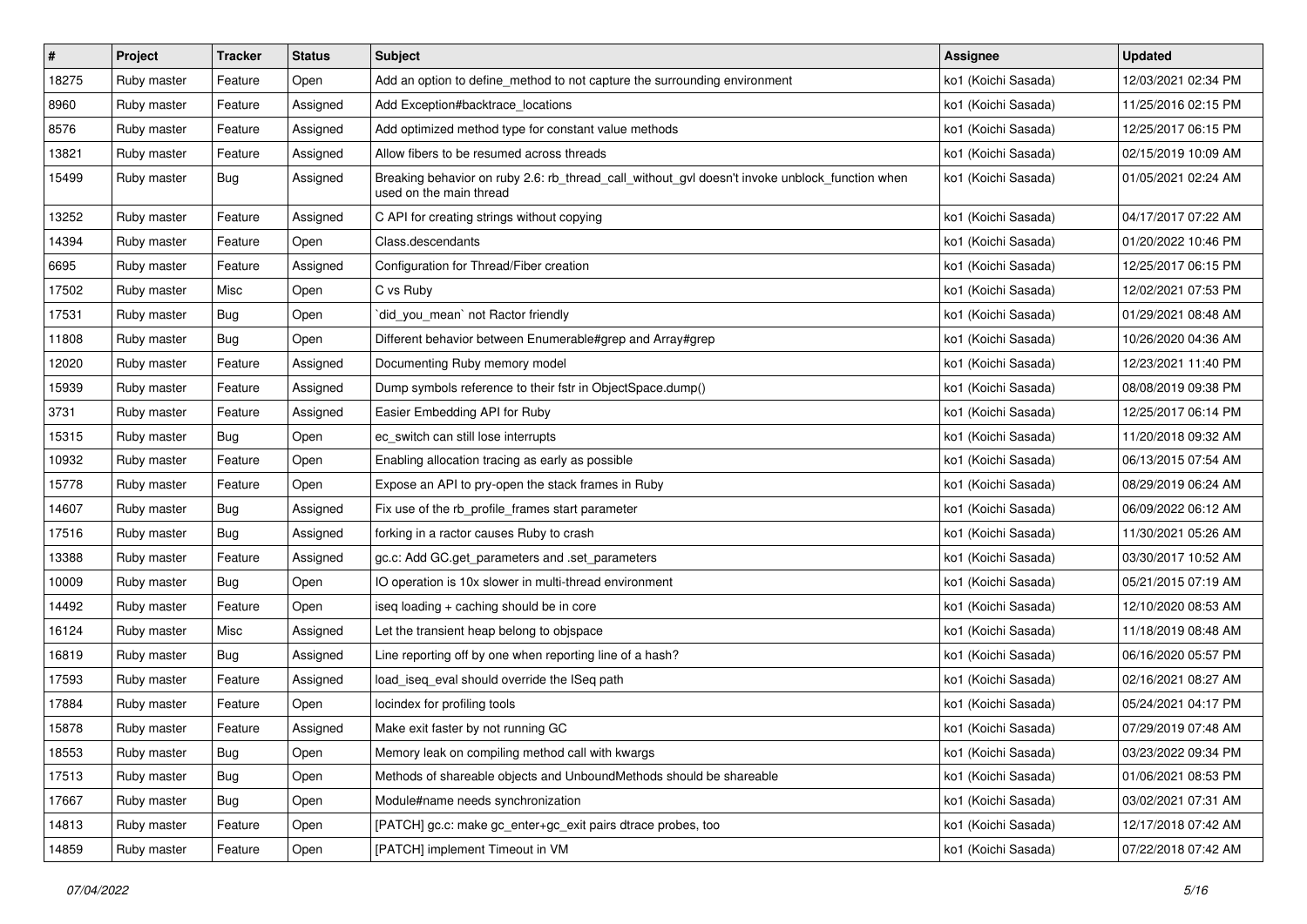| #     | Project     | <b>Tracker</b> | <b>Status</b> | Subject                                                                                         | Assignee            | <b>Updated</b>      |
|-------|-------------|----------------|---------------|-------------------------------------------------------------------------------------------------|---------------------|---------------------|
| 10423 | Ruby master | Feature        | Open          | [PATCH] opt_str_lit*: avoid literal string allocations                                          | ko1 (Koichi Sasada) | 01/05/2018 09:01 PM |
| 2294  | Ruby master | Feature        | Assigned      | [PATCH] ruby_bind_stack() to embed Ruby in coroutine                                            | ko1 (Koichi Sasada) | 01/05/2018 09:00 PM |
| 15263 | Ruby master | Bug            | Open          | [PATCH] vm_trace.c (postponed_job_register): only hit main thread                               | ko1 (Koichi Sasada) | 10/27/2018 11:35 PM |
| 18572 | Ruby master | <b>Bug</b>     | Assigned      | Performance regression when invoking refined methods                                            | ko1 (Koichi Sasada) | 02/10/2022 12:48 AM |
| 17359 | Ruby master | Bug            | Open          | Ractor copy mode is not Ractor-safe                                                             | ko1 (Koichi Sasada) | 12/02/2020 05:42 PM |
| 17677 | Ruby master | <b>Bug</b>     | Assigned      | Ractor crashes fork when blocking                                                               | ko1 (Koichi Sasada) | 03/09/2021 12:42 AM |
| 18024 | Ruby master | Bug            | Assigned      | Ractor crashes when connections are closed in multiple Ractors                                  | ko1 (Koichi Sasada) | 12/14/2021 04:41 PM |
| 18119 | Ruby master | Bug            | Open          | Ractor crashes when instantiating classes                                                       | ko1 (Koichi Sasada) | 09/14/2021 01:42 AM |
| 17679 | Ruby master | <b>Bug</b>     | Assigned      | Ractor incoming channel can consume unlimited resources                                         | ko1 (Koichi Sasada) | 06/30/2022 10:49 AM |
| 17543 | Ruby master | <b>Bug</b>     | Open          | Ractor isolation broken by `self` in shareable proc                                             | ko1 (Koichi Sasada) | 01/29/2021 03:06 PM |
| 17404 | Ruby master | Feature        | Open          | Ractor `move:` API to allow shareability check                                                  | ko1 (Koichi Sasada) | 12/18/2020 09:17 PM |
| 17393 | Ruby master | Feature        | Open          | `Ractor::Moved#inspect`                                                                         | ko1 (Koichi Sasada) | 12/21/2020 05:47 PM |
| 17998 | Ruby master | Bug            | Assigned      | ractor: process hanging (with ractors initialized, but not being used)                          | ko1 (Koichi Sasada) | 12/02/2021 08:17 PM |
| 17624 | Ruby master | Bug            | Open          | Ractor.receive is not thread-safe                                                               | ko1 (Koichi Sasada) | 09/14/2021 01:40 AM |
| 17678 | Ruby master | <b>Bug</b>     | Assigned      | Ractors do not restart after fork                                                               | ko1 (Koichi Sasada) | 03/09/2021 12:42 AM |
| 18258 | Ruby master | Bug            | Open          | Ractor shareable? can be slow and mutates internal object flags.                                | ko1 (Koichi Sasada) | 10/21/2021 08:58 AM |
| 17414 | Ruby master | Feature        | Open          | Ractor should allow access to shareable attributes for Modules/Classes                          | ko1 (Koichi Sasada) | 12/21/2020 03:56 PM |
| 17826 | Ruby master | Bug            | Assigned      | Ractor#take hangs if used in multiple Threads                                                   | ko1 (Koichi Sasada) | 12/15/2021 01:30 PM |
| 15802 | Ruby master | Misc           | Open          | Reduce the minimum string buffer size from 127 to 63 bytes                                      | ko1 (Koichi Sasada) | 07/30/2019 04:04 AM |
| 8444  | Ruby master | Bug            | Open          | Regexp vars \$~ and friends are not thread local                                                | ko1 (Koichi Sasada) | 07/30/2019 07:38 AM |
| 16776 | Ruby master | <b>Bug</b>     | Assigned      | Regression in coverage library                                                                  | ko1 (Koichi Sasada) | 11/24/2021 07:26 AM |
| 18464 | Ruby master | Bug            | Assigned      | RUBY_INTERNAL_EVENT_NEWOBJ tracepoint causes an interpreter crash when combined with<br>Ractors | ko1 (Koichi Sasada) | 06/08/2022 08:25 AM |
| 17196 | Ruby master | <b>Bug</b>     | Assigned      | Segmentation Fault with Socket#close in Ractors                                                 | ko1 (Koichi Sasada) | 03/20/2022 01:52 PM |
| 18886 | Ruby master | Bug            | Open          | Struct aref and aset don't trigger any tracepoints.                                             | ko1 (Koichi Sasada) | 06/29/2022 06:05 AM |
| 8263  | Ruby master | Feature        | Assigned      | Support discovering yield state of individual Fibers                                            | ko1 (Koichi Sasada) | 12/23/2021 11:40 PM |
| 4040  | Ruby master | Bug            | Assigned      | SystemStackError with Hash[*a] for Large _a_                                                    | ko1 (Koichi Sasada) | 12/25/2017 06:14 PM |
| 13512 | Ruby master | Feature        | Open          | <b>System Threads</b>                                                                           | ko1 (Koichi Sasada) | 07/14/2017 07:08 AM |
| 14090 | Ruby master | Bug            | Assigned      | TestGc#test_interrupt_in_finalizer` fails very rarely                                           | ko1 (Koichi Sasada) | 12/02/2021 07:24 PM |
| 14727 | Ruby master | Bug            | Assigned      | TestQueue#test_queue_with_trap always timeout on Windows10                                      | ko1 (Koichi Sasada) | 05/01/2018 02:59 AM |
| 9755  | Ruby master | Feature        | Assigned      | Thread::Backtrace::Location#defined_class                                                       | ko1 (Koichi Sasada) | 04/18/2014 09:22 AM |
| 6694  | Ruby master | Feature        | Assigned      | Thread.new without block.                                                                       | ko1 (Koichi Sasada) | 12/25/2017 06:15 PM |
| 11174 | Ruby master | <b>Bug</b>     | Open          | threads memory leak                                                                             | ko1 (Koichi Sasada) | 06/17/2019 03:17 PM |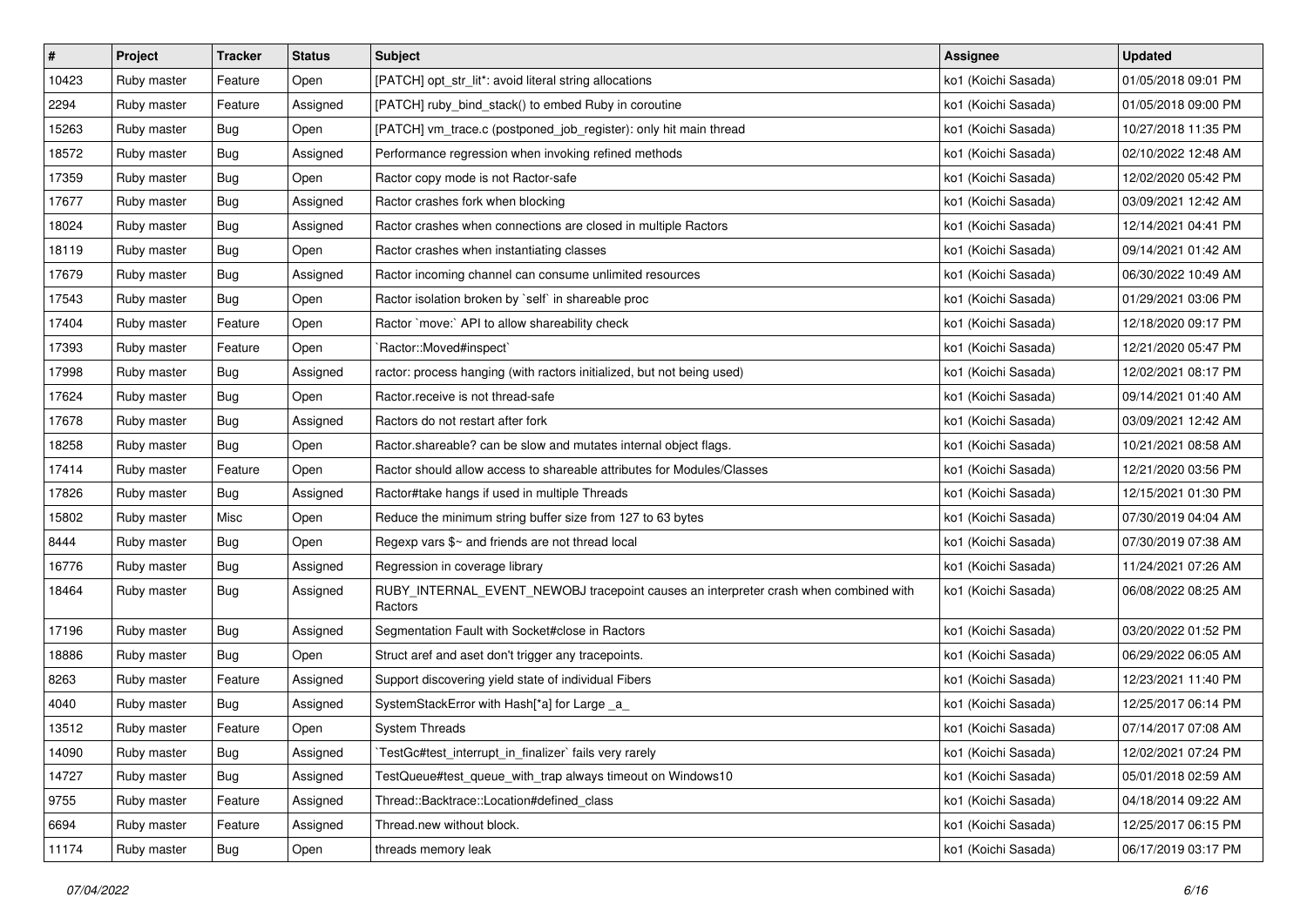| #     | Project     | <b>Tracker</b> | <b>Status</b> | <b>Subject</b>                                                                                                                    | <b>Assignee</b>                     | <b>Updated</b>      |
|-------|-------------|----------------|---------------|-----------------------------------------------------------------------------------------------------------------------------------|-------------------------------------|---------------------|
| 17363 | Ruby master | Feature        | Assigned      | Timeouts                                                                                                                          | ko1 (Koichi Sasada)                 | 05/14/2022 09:06 AM |
| 10238 | Ruby master | Feature        | Open          | todo: remove dependency on malloc_usable_size                                                                                     | ko1 (Koichi Sasada)                 | 12/10/2020 09:20 AM |
| 7976  | Ruby master | Bug            | Assigned      | TracePoint call is at call point, not call site                                                                                   | ko1 (Koichi Sasada)                 | 01/05/2018 09:00 PM |
| 15854 | Ruby master | Feature        | Open          | Tracing instance variable assignment                                                                                              | ko1 (Koichi Sasada)                 | 07/29/2019 07:13 AM |
| 17420 | Ruby master | Bug            | Open          | Unsafe mutation of \$" when doing non-RubyGems require in Ractor                                                                  | ko1 (Koichi Sasada)                 | 01/07/2021 01:23 PM |
| 16027 | Ruby master | Feature        | Assigned      | Update Ruby's dtrace / USDT API to match what is exposed via the TracePoint API                                                   | ko1 (Koichi Sasada)                 | 08/03/2019 02:41 AM |
| 17617 | Ruby master | Bug            | Open          | When a Ractor's incoming port is closed, Ractor.receive_if does not raise Ractor::ClosedError, but<br>instead blocks indefinitely | ko1 (Koichi Sasada)                 | 09/14/2021 01:40 AM |
| 7086  | Ruby master | Feature        | Assigned      | Condition Variable#wait has meaningless return value                                                                              | kosaki (Motohiro KOSAKI)            | 12/25/2017 06:15 PM |
| 4464  | Ruby master | Feature        | Assigned      | [PATCH] add Fcntl::Flock object for easier use of POSIX file locks                                                                | kosaki (Motohiro KOSAKI)            | 12/25/2017 06:14 PM |
| 13697 | Ruby master | Feature        | Open          | [PATCH]: futex based thread primitives                                                                                            | kosaki (Motohiro KOSAKI)            | 01/28/2018 11:41 PM |
| 11269 | Ruby master | Bug            | Assigned      | ruby_init_setproctitle() should be called before require_libraries()                                                              | kosaki (Motohiro KOSAKI)            | 06/17/2015 03:01 AM |
| 17478 | Ruby master | Bug            | Assigned      | Ruby3.0 is slower than Ruby2.7.2 when parsing a large CSV file                                                                    | kou (Kouhei Sutou)                  | 11/24/2021 05:12 AM |
| 18034 | Ruby master | Bug            | Assigned      | Segmentation fault fiddle with `--enable-bundled-libffi` and macOS                                                                | kou (Kouhei Sutou)                  | 11/30/2021 07:39 AM |
| 8782  | Ruby master | Bug            | Assigned      | Don't set rl_getc_function on editline                                                                                            | kouji (Kouji Takao)                 | 01/05/2018 09:00 PM |
| 7859  | Ruby master | Bug            | Assigned      | Readline: Incorrect arrow key behavior in vi_editing_mode insert mode with Readline 6.2                                           | kouji (Kouji Takao)                 | 12/25/2017 06:15 PM |
| 18408 | Ruby master | Feature        | Assigned      | Allow pattern match to set instance variables                                                                                     | ktsj (Kazuki Tsujimoto)             | 01/26/2022 07:07 PM |
| 18773 | Ruby master | Feature        | Assigned      | deconstruct to receive a range                                                                                                    | ktsj (Kazuki Tsujimoto)             | 07/04/2022 03:21 AM |
| 15881 | Ruby master | Feature        | Open          | Optimize deconstruct in pattern matching                                                                                          | ktsj (Kazuki Tsujimoto)             | 12/25/2019 04:28 AM |
| 15918 | Ruby master | Feature        | Open          | Pattern matching for Set                                                                                                          | ktsj (Kazuki Tsujimoto)             | 07/29/2019 08:12 AM |
| 17355 | Ruby master | Feature        | Assigned      | Using same set of names in or-patterns (pattern matching with $Foo(x)   Bar(x)$ )                                                 | ktsj (Kazuki Tsujimoto)             | 09/13/2021 09:11 AM |
| 18564 | Ruby master | Feature        | Open          | Add Exception#detailed message                                                                                                    | mame (Yusuke Endoh)                 | 02/01/2022 08:06 PM |
| 14244 | Ruby master | Feature        | Open          | Better error messages for scripts with non-matching end statements                                                                | mame (Yusuke Endoh)                 | 11/29/2018 08:57 AM |
| 4247  | Ruby master | Feature        | Assigned      | New features for Array#sample, Array#choice                                                                                       | mame (Yusuke Endoh)                 | 12/25/2017 06:14 PM |
| 18194 | Ruby master | Feature        | Open          | No easy way to format exception messages per thread/fiber scheduler context.                                                      | mame (Yusuke Endoh)                 | 09/29/2021 10:10 AM |
| 9347  | Ruby master | Feature        | Open          | Accept non callable argument to detect                                                                                            | marcandre (Marc-Andre<br>Lafortune) | 01/05/2018 09:00 PM |
| 15815 | Ruby master | Feature        | Open          | Add option to raise NoMethodError for OpenStruct                                                                                  | marcandre (Marc-Andre<br>Lafortune) | 09/28/2020 02:11 AM |
| 8223  | Ruby master | Feature        | Open          | Make Matrix more omnivorous.                                                                                                      | marcandre (Marc-Andre<br>Lafortune) | 04/09/2013 03:42 AM |
| 12676 | Ruby master | Feature        | Assigned      | Significant performance increase, and code conciseness, for prime_division method in prime.rb                                     | marcandre (Marc-Andre<br>Lafortune) | 11/18/2016 03:46 PM |
| 8042  | Ruby master | Feature        | Assigned      | Add Addrinfo#socket to create a socket that is not connected or bound                                                             | matz (Yukihiro Matsumoto)           | 12/25/2017 06:15 PM |
| 11181 | Ruby master | Feature        | Open          | Add a line directive to Ruby                                                                                                      | matz (Yukihiro Matsumoto)           | 01/26/2016 02:04 AM |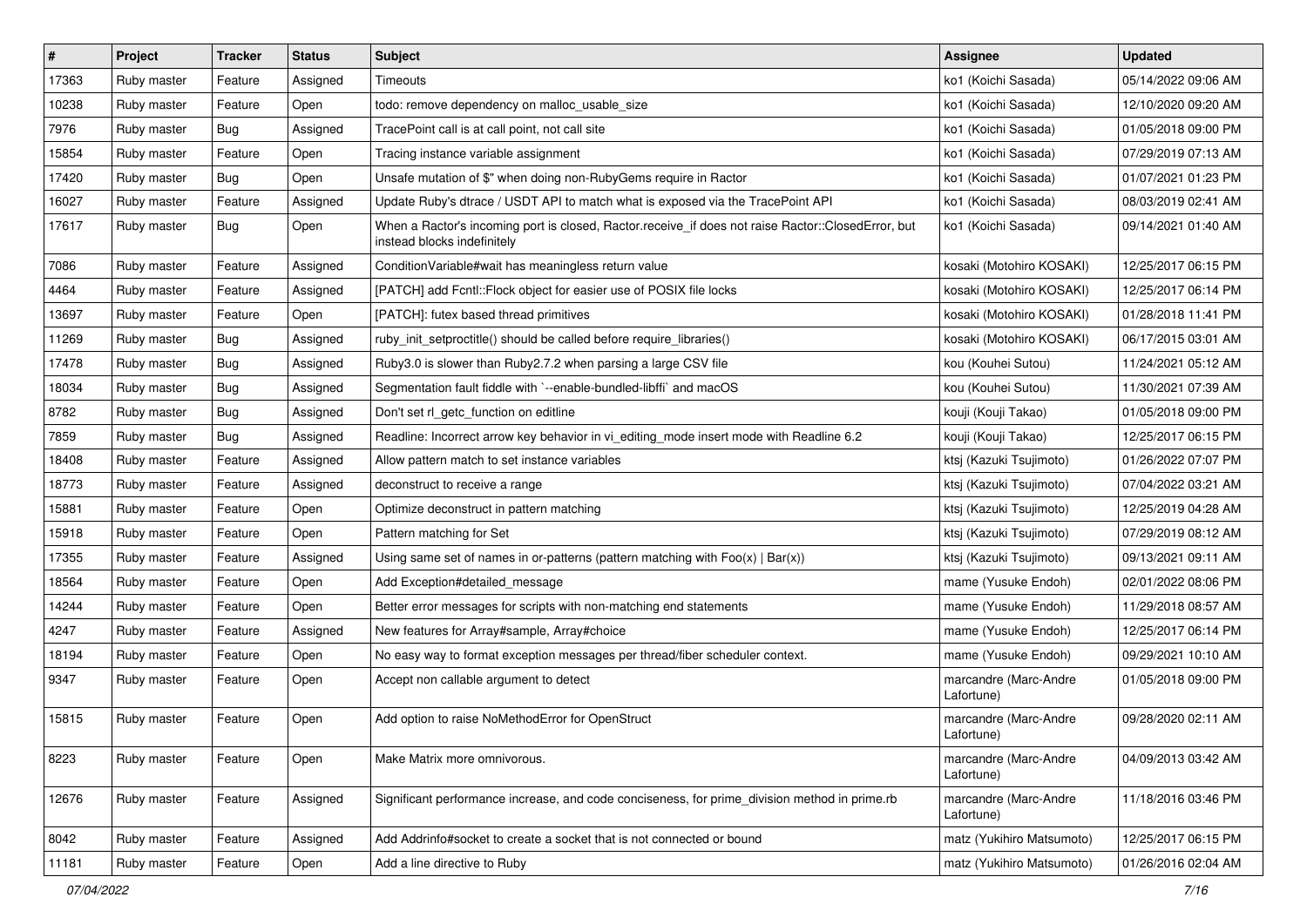| $\pmb{\#}$ | Project     | <b>Tracker</b> | <b>Status</b> | <b>Subject</b>                                                                         | <b>Assignee</b>           | <b>Updated</b>      |
|------------|-------------|----------------|---------------|----------------------------------------------------------------------------------------|---------------------------|---------------------|
| 7704       | Ruby master | Feature        | Open          | Add a list of enabled (experimental) language features.                                | matz (Yukihiro Matsumoto) | 12/25/2017 06:15 PM |
| 6309       | Ruby master | Feature        | Assigned      | Add a reference queue for weak references                                              | matz (Yukihiro Matsumoto) | 08/23/2020 09:07 PM |
| 12244      | Ruby master | Feature        | Open          | Add a way to 'integer - integer % num'                                                 | matz (Yukihiro Matsumoto) | 05/17/2016 06:05 AM |
| 5970       | Ruby master | Feature        | Assigned      | Add Enumerable#join with same semantics as Array#join                                  | matz (Yukihiro Matsumoto) | 12/25/2017 06:15 PM |
| 10481      | Ruby master | Feature        | Assigned      | Add "if" and "unless" clauses to rescue statements                                     | matz (Yukihiro Matsumoto) | 01/18/2015 02:46 PM |
| 10489      | Ruby master | Feature        | Open          | Add inherit method for clearer and multiple inheritance                                | matz (Yukihiro Matsumoto) | 12/10/2020 08:53 AM |
| 17830      | Ruby master | Feature        | Open          | Add Integer#previous and Integer#prev                                                  | matz (Yukihiro Matsumoto) | 04/27/2021 11:35 PM |
| 7876       | Ruby master | Feature        | Open          | Add method for accessing Class from within Singleton Class                             | matz (Yukihiro Matsumoto) | 12/25/2017 06:15 PM |
| 4818       | Ruby master | Feature        | Assigned      | Add method marshalable?                                                                | matz (Yukihiro Matsumoto) | 12/25/2017 06:15 PM |
| 6842       | Ruby master | Feature        | Assigned      | Add Optional Arguments to String#strip                                                 | matz (Yukihiro Matsumoto) | 08/24/2016 05:50 AM |
| 7654       | Ruby master | Feature        | Open          | Add optional code block to IO::readlines                                               | matz (Yukihiro Matsumoto) | 12/25/2017 06:15 PM |
| 7883       | Ruby master | Feature        | Open          | Add Regex#to_proc                                                                      | matz (Yukihiro Matsumoto) | 12/25/2017 06:15 PM |
| 9043       | Ruby master | Feature        | Open          | Add String#f method as shortcut for #freeze                                            | matz (Yukihiro Matsumoto) | 01/05/2018 09:00 PM |
| 10574      | Ruby master | Feature        | Open          | Add String#Ichomp and String.Ichomp!                                                   | matz (Yukihiro Matsumoto) | 12/15/2014 04:34 PM |
| 5945       | Ruby master | Feature        | Assigned      | Add the ability to mark a at_exit as process-local.                                    | matz (Yukihiro Matsumoto) | 10/10/2018 08:29 AM |
| 7614       | Ruby master | Feature        | Open          | alias_accessor                                                                         | matz (Yukihiro Matsumoto) | 12/25/2017 06:15 PM |
| 8016       | Ruby master | Feature        | Assigned      | Alias __FILE__ and __LINE__ as methods                                                 | matz (Yukihiro Matsumoto) | 12/25/2017 06:15 PM |
| 17279      | Ruby master | Feature        | Open          | Allow a negative step in Range#step with a block                                       | matz (Yukihiro Matsumoto) | 10/22/2020 02:23 AM |
| 5582       | Ruby master | Feature        | Assigned      | Allow clone of singleton methods on a BasicObject                                      | matz (Yukihiro Matsumoto) | 12/25/2017 06:15 PM |
| 6452       | Ruby master | Feature        | Assigned      | Allow extend to override class methods                                                 | matz (Yukihiro Matsumoto) | 12/10/2020 08:53 AM |
| 7436       | Ruby master | Feature        | Assigned      | Allow for a "granularity" flag for backtrace_locations                                 | matz (Yukihiro Matsumoto) | 12/25/2017 06:15 PM |
| 10404      | Ruby master | Feature        | Open          | Allow individual finalizers to be removed with ObjectSpace.undefine_finalizer          | matz (Yukihiro Matsumoto) | 10/20/2014 08:14 AM |
| 8678       | Ruby master | Feature        | Assigned      | Allow invalid string to work with regexp                                               | matz (Yukihiro Matsumoto) | 01/05/2018 09:00 PM |
| 17785      | Ruby master | Feature        | Open          | Allow named parameters to be keywords                                                  | matz (Yukihiro Matsumoto) | 12/17/2021 06:10 PM |
| 15991      | Ruby master | Feature        | Open          | Allow questionmarks in variable names                                                  | matz (Yukihiro Matsumoto) | 07/30/2019 03:57 AM |
| 11390      | Ruby master | Feature        | Open          | Allow symbols starting with numbers                                                    | matz (Yukihiro Matsumoto) | 08/14/2015 05:23 AM |
| 7132       | Ruby master | Feature        | Assigned      | Alternation between named / ordered method arguments and aliases for method arguments. | matz (Yukihiro Matsumoto) | 12/25/2017 06:15 PM |
| 16986      | Ruby master | Feature        | Open          | Anonymous Struct literal                                                               | matz (Yukihiro Matsumoto) | 01/15/2022 04:57 PM |
| 7657       | Ruby master | Feature        | Open          | Array#& doesn't accept Enumerables                                                     | matz (Yukihiro Matsumoto) | 12/25/2017 06:15 PM |
| 7444       | Ruby master | Feature        | Open          | Array#product_set                                                                      | matz (Yukihiro Matsumoto) | 12/25/2017 06:15 PM |
| 9023       | Ruby master | Feature        | Assigned      | Array#tail                                                                             | matz (Yukihiro Matsumoto) | 12/23/2021 11:40 PM |
| 4539       | Ruby master | Feature        | Assigned      | Array#zip_with                                                                         | matz (Yukihiro Matsumoto) | 11/28/2019 08:23 AM |
| 15277      | Ruby master | Feature        | Open          | at_exec                                                                                | matz (Yukihiro Matsumoto) | 05/25/2020 01:09 AM |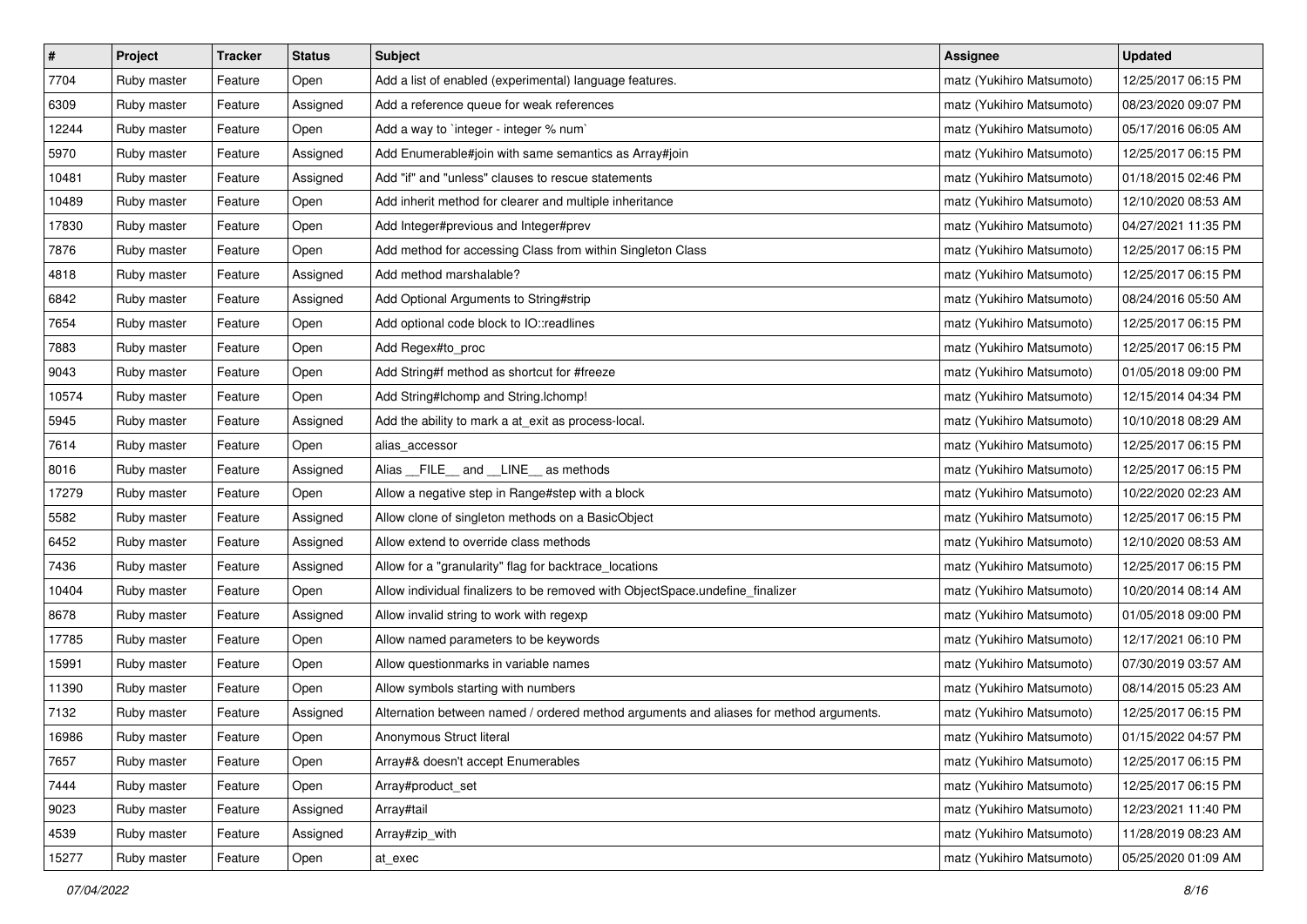| $\sharp$ | Project     | Tracker | <b>Status</b> | <b>Subject</b>                                                                             | <b>Assignee</b>           | <b>Updated</b>      |
|----------|-------------|---------|---------------|--------------------------------------------------------------------------------------------|---------------------------|---------------------|
| 15330    | Ruby master | Feature | Open          | autoload relative                                                                          | matz (Yukihiro Matsumoto) | 06/19/2022 11:25 PM |
| 12019    | Ruby master | Feature | Open          | Better low-level support for writing concurrent libraries                                  | matz (Yukihiro Matsumoto) | 12/23/2021 11:43 PM |
| 12813    | Ruby master | Feature | Assigned      | Calling chunk_while, slice_after, slice_before, slice_when with no block                   | matz (Yukihiro Matsumoto) | 12/06/2016 12:58 PM |
| 7914     | Ruby master | Feature | Open          | Case for local class methods                                                               | matz (Yukihiro Matsumoto) | 12/25/2017 06:15 PM |
| 14724    | Ruby master | Feature | Open          | chains of inequalities                                                                     | matz (Yukihiro Matsumoto) | 05/19/2018 01:06 AM |
| 7546     | Ruby master | Feature | Open          | Change behavior of `Array#slice` for an argument of `Range` class                          | matz (Yukihiro Matsumoto) | 12/10/2020 08:49 AM |
| 8839     | Ruby master | Feature | Assigned      | Class and module should return the class or module that was opened                         | matz (Yukihiro Matsumoto) | 12/28/2015 08:36 AM |
| 6611     | Ruby master | Feature | Assigned      | Comments requested on implementation of set_parse_func                                     | matz (Yukihiro Matsumoto) | 12/25/2017 06:15 PM |
| 7087     | Ruby master | Feature | Assigned      | ::ConditionVariable#wait does not work with Monitor because Monitor#sleep does not exist   | matz (Yukihiro Matsumoto) | 12/25/2017 06:15 PM |
| 7149     | Ruby master | Feature | Open          | Constant magic for everyone.                                                               | matz (Yukihiro Matsumoto) | 12/25/2017 06:15 PM |
| 7748     | Ruby master | Feature | Open          | Contextual send                                                                            | matz (Yukihiro Matsumoto) | 12/10/2020 08:53 AM |
| 7314     | Ruby master | Feature | Assigned      | Convert Proc to Lambda doesn't work in MRI                                                 | matz (Yukihiro Matsumoto) | 05/21/2016 09:15 AM |
| 8850     | Ruby master | Feature | Assigned      | Convert Rational to decimal string                                                         | matz (Yukihiro Matsumoto) | 12/25/2017 06:15 PM |
| 5129     | Ruby master | Feature | Assigned      | Create a core class "FileArray" and make "ARGF" its instance                               | matz (Yukihiro Matsumoto) | 01/23/2018 02:02 PM |
| 14760    | Ruby master | Misc    | Open          | cross-thread IO#close semantics                                                            | matz (Yukihiro Matsumoto) | 05/17/2018 08:21 AM |
| 4514     | Ruby master | Feature | Assigned      | #deep_clone and #deep_dup for Objects                                                      | matz (Yukihiro Matsumoto) | 12/25/2017 06:14 PM |
| 7739     | Ruby master | Feature | Assigned      | Define Hash#  as Hash#reverse_merge in Rails                                               | matz (Yukihiro Matsumoto) | 12/25/2017 06:15 PM |
| 10549    | Ruby master | Feature | Open          | Deprecate each_with_index and each_with_object in favor of with_index and with_object      | matz (Yukihiro Matsumoto) | 07/27/2021 11:09 AM |
| 16630    | Ruby master | Misc    | Assigned      | Deprecate pub/ruby/*snapshot* and use pub/ruby/snapshot/* instead                          | matz (Yukihiro Matsumoto) | 02/27/2020 09:52 AM |
| 6869     | Ruby master | Feature | Open          | Do not treat `_` parameter exceptionally                                                   | matz (Yukihiro Matsumoto) | 12/10/2020 08:58 AM |
| 6308     | Ruby master | Feature | Assigned      | Eliminate delegation from WeakRef                                                          | matz (Yukihiro Matsumoto) | 12/23/2021 11:40 PM |
| 11307    | Ruby master | Feature | Open          | exception-free non-blocking Queue#pop                                                      | matz (Yukihiro Matsumoto) | 06/25/2015 11:06 PM |
| 11122    | Ruby master | Feature | Open          | exception-free non-blocking Queue/SizedQueue operations                                    | matz (Yukihiro Matsumoto) | 05/06/2015 08:53 PM |
| 12543    | Ruby master | Feature | Assigned      | explicit tail call syntax: foo() then return                                               | matz (Yukihiro Matsumoto) | 04/18/2021 03:02 PM |
| 8229     | Ruby master | Feature | Open          | extend Hash.include?                                                                       | matz (Yukihiro Matsumoto) | 12/10/2020 08:53 AM |
| 7121     | Ruby master | Feature | Assigned      | Extending the use of `require'                                                             | matz (Yukihiro Matsumoto) | 12/25/2017 06:15 PM |
| 6376     | Ruby master | Feature | Assigned      | Feature lookup and checking if feature is loaded                                           | matz (Yukihiro Matsumoto) | 12/25/2017 06:15 PM |
| 6811     | Ruby master | Feature | Assigned      | File, Dir and FileUtils should have bang-versions of singleton methods that fails silently | matz (Yukihiro Matsumoto) | 12/25/2017 06:15 PM |
| 6671     | Ruby master | Feature | Assigned      | File.split_all and File.split_root                                                         | matz (Yukihiro Matsumoto) | 12/25/2017 06:15 PM |
| 6337     | Ruby master | Feature | Assigned      | FileUtils#sync                                                                             | matz (Yukihiro Matsumoto) | 12/25/2017 06:15 PM |
| 17849    | Ruby master | Feature | Open          | Fix Timeout timeout so that it can be used in threaded Web servers                         | matz (Yukihiro Matsumoto) | 04/10/2022 06:26 AM |
| 7611     | Ruby master | Feature | Open          | Focal method for all loads/requires                                                        | matz (Yukihiro Matsumoto) | 12/25/2017 06:15 PM |
| 8948     | Ruby master | Feature | Assigned      | Frozen regex                                                                               | matz (Yukihiro Matsumoto) | 12/20/2020 07:15 PM |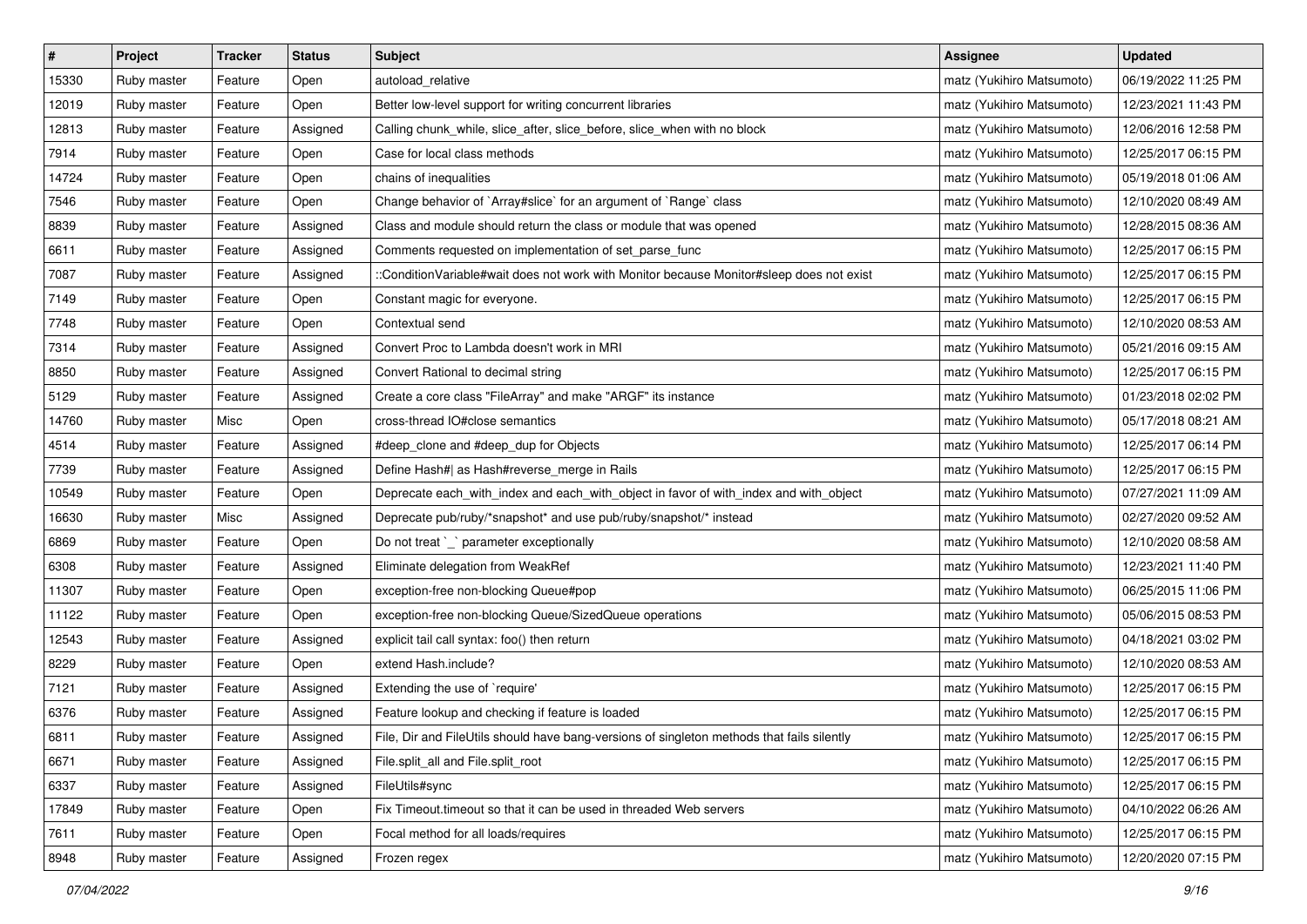| $\sharp$ | Project     | Tracker | <b>Status</b> | <b>Subject</b>                                                                                                   | <b>Assignee</b>           | <b>Updated</b>      |
|----------|-------------|---------|---------------|------------------------------------------------------------------------------------------------------------------|---------------------------|---------------------|
| 6641     | Ruby master | Feature | Open          | Hash.auto constructor                                                                                            | matz (Yukihiro Matsumoto) | 12/25/2017 06:15 PM |
| 6277     | Ruby master | Feature | Assigned      | Hash#convert_key                                                                                                 | matz (Yukihiro Matsumoto) | 12/25/2017 06:15 PM |
| 14546    | Ruby master | Feature | Open          | Hash#delete!                                                                                                     | matz (Yukihiro Matsumoto) | 05/30/2018 08:24 PM |
| 5064     | Ruby master | Feature | Assigned      | HTTP user-agent class                                                                                            | matz (Yukihiro Matsumoto) | 12/25/2017 06:15 PM |
| 8536     | Ruby master | Feature | Assigned      | Implement is_numeric? family of methods                                                                          | matz (Yukihiro Matsumoto) | 12/25/2017 06:15 PM |
| 12306    | Ruby master | Feature | Open          | Implement String #blank? #present? and improve #strip and family to handle unicode                               | matz (Yukihiro Matsumoto) | 07/22/2018 10:55 PM |
| 14982    | Ruby master | Feature | Open          | Improve namespace system in ruby to avoiding top-level names chaos                                               | matz (Yukihiro Matsumoto) | 12/31/2021 05:39 PM |
| 16495    | Ruby master | Feature | Open          | Inconsistent quotes in error messages                                                                            | matz (Yukihiro Matsumoto) | 06/15/2022 04:21 PM |
| 7377     | Ruby master | Feature | Open          | #indetical? as an alias for #equal?                                                                              | matz (Yukihiro Matsumoto) | 12/25/2017 06:15 PM |
| 7644     | Ruby master | Feature | Assigned      | In refinements, change "using" keyword to a less generic word.                                                   | matz (Yukihiro Matsumoto) | 12/10/2020 08:49 AM |
| 16894    | Ruby master | Feature | Open          | Integer division for Ruby 3                                                                                      | matz (Yukihiro Matsumoto) | 05/18/2020 03:41 PM |
| 6594     | Ruby master | Feature | Assigned      | Integrated Functor                                                                                               | matz (Yukihiro Matsumoto) | 12/10/2020 08:53 AM |
| 18159    | Ruby master | Feature | Open          | Integrate functionality of dead_end gem into Ruby                                                                | matz (Yukihiro Matsumoto) | 06/17/2022 02:06 PM |
| 15192    | Ruby master | Feature | Open          | Introduce a new "shortcut assigning" syntax to convenient setup instance variables                               | matz (Yukihiro Matsumoto) | 12/14/2021 06:42 PM |
| 9070     | Ruby master | Feature | Open          | Introduce `---` as synonym of `end` keyword                                                                      | matz (Yukihiro Matsumoto) | 11/02/2013 03:23 AM |
| 14128    | Ruby master | Feature | Open          | Introduce Hash#delete default value                                                                              | matz (Yukihiro Matsumoto) | 11/25/2017 04:41 PM |
| 15112    | Ruby master | Feature | Open          | Introducing the short form of `STDERR.puts expr.inspect`.                                                        | matz (Yukihiro Matsumoto) | 10/12/2018 02:02 AM |
| 5456     | Ruby master | Feature | Assigned      | kernel#syscall() should be removed.                                                                              | matz (Yukihiro Matsumoto) | 12/10/2020 08:46 AM |
| 14609    | Ruby master | Feature | Open          | Let `Kernel#p` without an argument print the receiver                                                            | matz (Yukihiro Matsumoto) | 02/08/2020 08:43 PM |
| 7548     | Ruby master | Feature | Open          | Load and Require Callbacks                                                                                       | matz (Yukihiro Matsumoto) | 12/25/2017 06:15 PM |
| 14927    | Ruby master | Feature | Open          | Loading multiple files at once                                                                                   | matz (Yukihiro Matsumoto) | 09/18/2018 12:38 AM |
| 7604     | Ruby master | Feature | Open          | Make === comparison operator ability to delegate comparison to an argument                                       | matz (Yukihiro Matsumoto) | 12/25/2017 06:15 PM |
| 6413     | Ruby master | Feature | Assigned      | Make Dir.entries default to Dir.entries(Dir.pwd)                                                                 | matz (Yukihiro Matsumoto) | 12/25/2017 06:15 PM |
| 10498    | Ruby master | Feature | Open          | Make `loop` yield a counter                                                                                      | matz (Yukihiro Matsumoto) | 01/05/2018 09:01 PM |
| 11627    | Ruby master | Feature | Open          | make `nonzero` an alias of `nonzero?`                                                                            | matz (Yukihiro Matsumoto) | 12/23/2021 11:43 PM |
| 9123     | Ruby master | Feature | Open          | Make Numeric#nonzero? behavior consistent with Numeric#zero?                                                     | matz (Yukihiro Matsumoto) | 06/11/2019 12:55 PM |
| 7503     | Ruby master | Feature | Assigned      | make timeout rb async-interrupt safe by default                                                                  | matz (Yukihiro Matsumoto) | 12/25/2017 06:15 PM |
| 11882    | Ruby master | Feature | Open          | Map or NamedMap                                                                                                  | matz (Yukihiro Matsumoto) | 01/17/2021 01:31 PM |
| 9768     | Ruby master | Feature | Assigned      | Method that is visible only within a certain module/class                                                        | matz (Yukihiro Matsumoto) | 04/25/2014 06:43 AM |
| 6810     | Ruby master | Feature | Assigned      | module A::B; end` is not equivalent to `module A; module B; end; end` with respect to constant<br>lookup (scope) | matz (Yukihiro Matsumoto) | 12/10/2020 09:22 AM |
| 15837    | Ruby master | Feature | Open          | Module#name_components                                                                                           | matz (Yukihiro Matsumoto) | 05/08/2019 10:29 AM |
| 5445     | Ruby master | Feature | Assigned      | Need RUBYOPT - r before ARGV - r                                                                                 | matz (Yukihiro Matsumoto) | 12/25/2017 06:15 PM |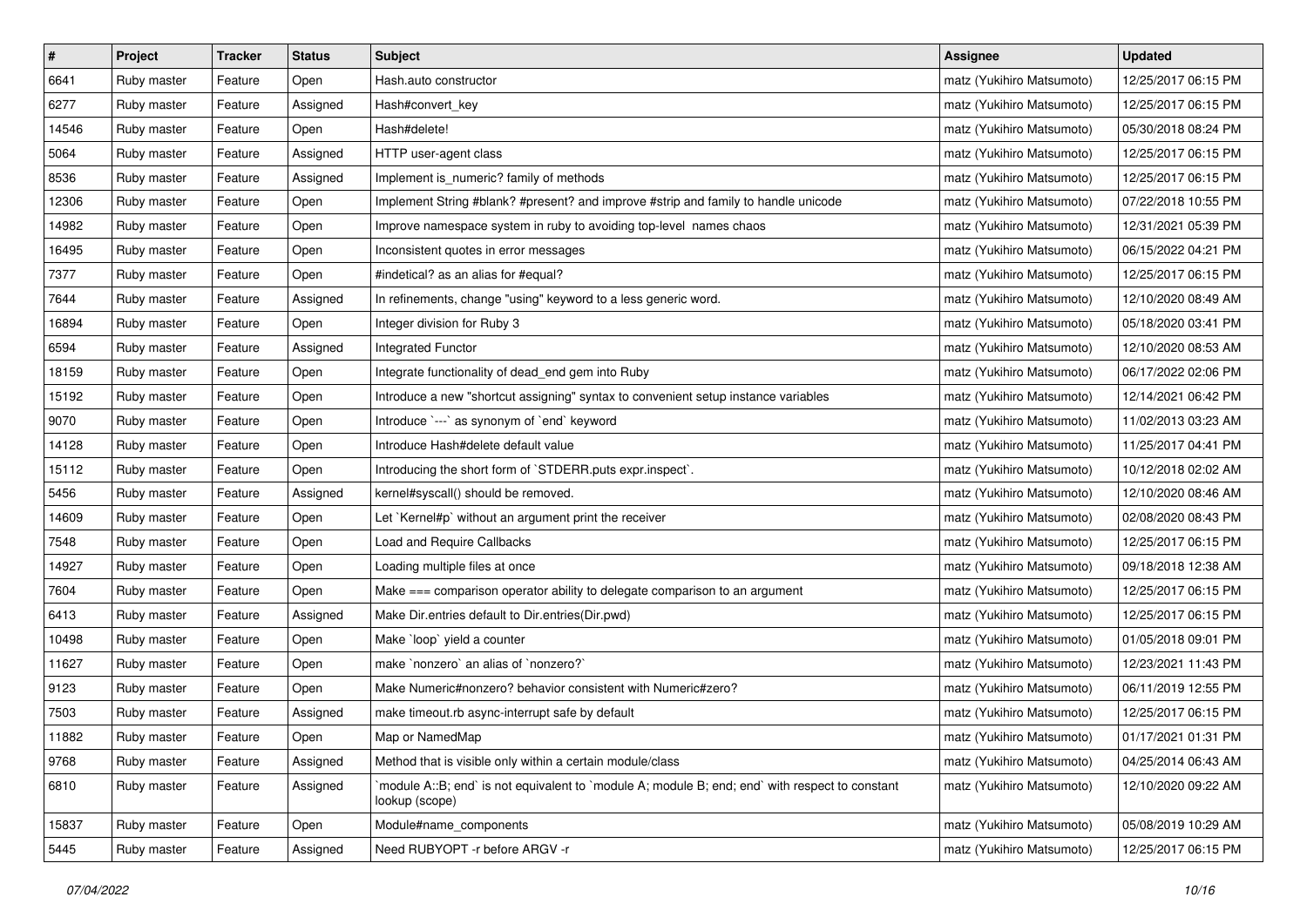| $\pmb{\#}$ | Project     | <b>Tracker</b> | <b>Status</b> | <b>Subject</b>                                                              | <b>Assignee</b>           | <b>Updated</b>      |
|------------|-------------|----------------|---------------|-----------------------------------------------------------------------------|---------------------------|---------------------|
| 6596       | Ruby master | Feature        | Assigned      | New method `Array#indexes`                                                  | matz (Yukihiro Matsumoto) | 07/29/2020 01:41 AM |
| 5389       | Ruby master | Feature        | Assigned      | New method Enumerator#iterate                                               | matz (Yukihiro Matsumoto) | 12/25/2017 06:15 PM |
| 5749       | Ruby master | Feature        | Assigned      | new method String#match_all needed                                          | matz (Yukihiro Matsumoto) | 12/25/2017 06:15 PM |
| 6293       | Ruby master | Feature        | Assigned      | new queue / blocking queues                                                 | matz (Yukihiro Matsumoto) | 12/25/2017 06:15 PM |
| 4521       | Ruby master | Feature        | Assigned      | NoMethodError#message may take very long to execute                         | matz (Yukihiro Matsumoto) | 12/25/2017 06:14 PM |
| 17184      | Ruby master | Feature        | Open          | No stdlib function to perform simple string replacement                     | matz (Yukihiro Matsumoto) | 02/23/2021 09:27 PM |
| 8663       | Ruby master | Feature        | Open          | Officialy alias ArgumentError to ArgError                                   | matz (Yukihiro Matsumoto) | 08/09/2013 07:42 PM |
| 8804       | Ruby master | Feature        | Open          | ONCE syntax                                                                 | matz (Yukihiro Matsumoto) | 01/04/2020 08:26 PM |
| 17291      | Ruby master | Feature        | Assigned      | Optimize __send__ call                                                      | matz (Yukihiro Matsumoto) | 01/12/2021 05:47 AM |
| 17288      | Ruby master | Feature        | Open          | Optimize _send_ call with a literal method name                             | matz (Yukihiro Matsumoto) | 10/30/2020 12:17 AM |
| 9614       | Ruby master | Feature        | Open          | ordering of non-Hash items which use st_ internally                         | matz (Yukihiro Matsumoto) | 01/05/2018 09:00 PM |
| 6817       | Ruby master | Feature        | Open          | Partial application                                                         | matz (Yukihiro Matsumoto) | 12/25/2017 06:15 PM |
| 11816      | Ruby master | Feature        | Assigned      | Partial safe navigation operator                                            | matz (Yukihiro Matsumoto) | 04/14/2020 08:02 AM |
| 11735      | Ruby master | Feature        | Open          | Porting String#squish and String#squish! from Ruby on Rails' Active Support | matz (Yukihiro Matsumoto) | 06/24/2016 08:02 AM |
| 5007       | Ruby master | Feature        | Assigned      | Proc#call_under: Unifying instance_eval and instance_exec                   | matz (Yukihiro Matsumoto) | 04/19/2018 07:57 AM |
| 16461      | Ruby master | Feature        | Assigned      | Proc#using                                                                  | matz (Yukihiro Matsumoto) | 12/10/2020 09:10 AM |
| 8271       | Ruby master | Feature        | Assigned      | Proposal for moving to a more visible, formal process for feature requests  | matz (Yukihiro Matsumoto) | 12/23/2021 11:40 PM |
| 6648       | Ruby master | Feature        | Assigned      | Provide a standard API for retrieving all command-line flags passed to Ruby | matz (Yukihiro Matsumoto) | 12/25/2017 06:15 PM |
| 4824       | Ruby master | Feature        | Assigned      | Provide method Kernel#executed?                                             | matz (Yukihiro Matsumoto) | 03/05/2018 04:57 AM |
| 8164       | Ruby master | Feature        | Assigned      | Public/Private                                                              | matz (Yukihiro Matsumoto) | 12/10/2020 08:50 AM |
| 14397      | Ruby master | Feature        | Assigned      | public, protected and private should return their arguments instead of self | matz (Yukihiro Matsumoto) | 12/10/2018 07:08 AM |
| 5781       | Ruby master | Feature        | Assigned      | Query attributes (attribute methods ending in `?` mark)                     | matz (Yukihiro Matsumoto) | 01/10/2020 06:34 AM |
| 11517      | Ruby master | Feature        | Open          | Queue enhancement - conditional pop                                         | matz (Yukihiro Matsumoto) | 09/17/2015 09:02 PM |
| 11518      | Ruby master | Feature        | Open          | Queue enhancement - promote! and promote_all!                               | matz (Yukihiro Matsumoto) | 09/17/2015 08:40 PM |
| 6317       | Ruby master | Feature        | Assigned      |                                                                             | matz (Yukihiro Matsumoto) | 12/25/2017 06:15 PM |
| 7580       | Ruby master | Feature        | Assigned      | Range translation                                                           | matz (Yukihiro Matsumoto) | 06/11/2018 09:51 AM |
| 9704       | Ruby master | Feature        | Open          | Refinements as files instead of modules                                     | matz (Yukihiro Matsumoto) | 10/11/2016 06:36 PM |
| 13129      | Ruby master | Feature        | Assigned      | Refinements cannot refine method_missing and respond_to_missing?            | matz (Yukihiro Matsumoto) | 07/03/2021 10:45 PM |
| 11704      | Ruby master | <b>Bug</b>     | Assigned      | Refinements only get "used" once in loop                                    | matz (Yukihiro Matsumoto) | 04/14/2016 02:45 AM |
| 15445      | Ruby master | Feature        | Open          | Reject '.123' in Float() method                                             | matz (Yukihiro Matsumoto) | 01/10/2019 07:59 AM |
| 6354       | Ruby master | Feature        | Assigned      | Remove escape (break/return/redo/next support) from class/module scope      | matz (Yukihiro Matsumoto) | 12/25/2017 06:15 PM |
| 7702       | Ruby master | Feature        | Open          | Remove Proc#binding                                                         | matz (Yukihiro Matsumoto) | 07/15/2019 07:39 PM |
| 10541      | Ruby master | Misc           | Open          | Remove shorthand string interpolation syntax                                | matz (Yukihiro Matsumoto) | 10/08/2015 05:44 PM |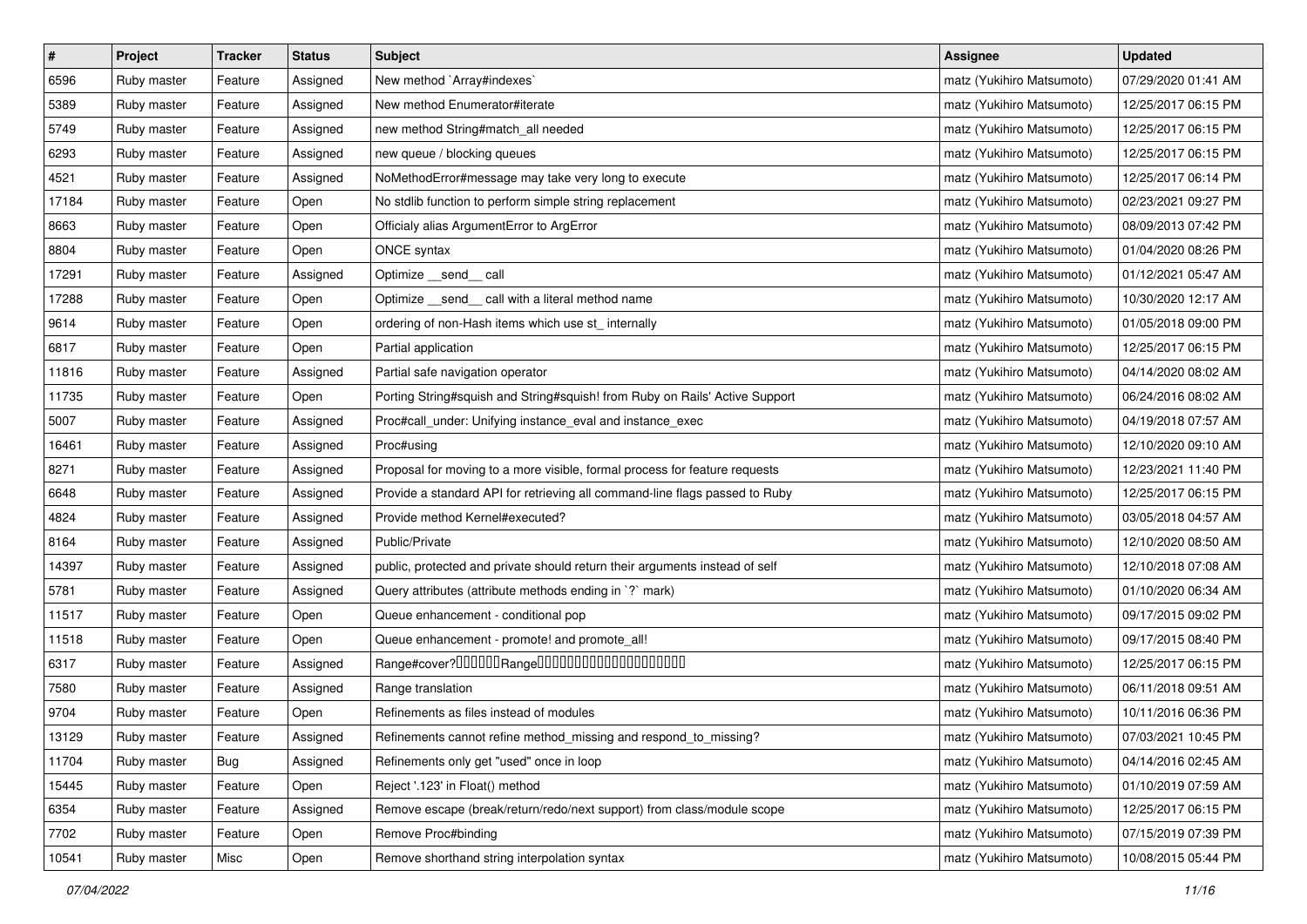| $\sharp$ | Project     | <b>Tracker</b> | <b>Status</b> | Subject                                                                                                                 | <b>Assignee</b>                         | <b>Updated</b>      |
|----------|-------------|----------------|---------------|-------------------------------------------------------------------------------------------------------------------------|-----------------------------------------|---------------------|
| 10287    | Ruby master | Feature        | Open          | rename COLON3 to COLON2_HEAD.                                                                                           | matz (Yukihiro Matsumoto)               | 07/27/2021 09:34 AM |
| 6445     | Ruby master | Feature        | Assigned      | request for default length/position on string index                                                                     | matz (Yukihiro Matsumoto)               | 12/25/2017 06:15 PM |
| 5643     | Ruby master | Feature        | Assigned      | require/load options and binding option                                                                                 | matz (Yukihiro Matsumoto)               | 12/25/2017 06:15 PM |
| 7848     | Ruby master | Feature        | Open          | Restore default state for core ruby objects                                                                             | matz (Yukihiro Matsumoto)               | 12/25/2017 06:15 PM |
| 8232     | Ruby master | Feature        | Open          | Rudiments of abstract algebra in Ruby                                                                                   | matz (Yukihiro Matsumoto)               | 04/09/2013 01:47 AM |
| 5741     | Ruby master | Feature        | Assigned      | Secure Erasure of Passwords                                                                                             | matz (Yukihiro Matsumoto)               | 12/25/2017 06:15 PM |
| 16992    | Ruby master | Feature        | Open          | Sets: officially ordered                                                                                                | matz (Yukihiro Matsumoto)               | 09/03/2020 02:08 PM |
| 6841     | Ruby master | Feature        | Assigned      | Shorthand for Assigning Return Value of Method to Self                                                                  | matz (Yukihiro Matsumoto)               | 12/10/2020 08:53 AM |
| 11028    | Ruby master | Feature        | Assigned      | standalone running single file ( zipped archives of ruby code) running **without installation** using<br>"gem install " | matz (Yukihiro Matsumoto)               | 04/04/2015 01:44 AM |
| 6802     | Ruby master | Feature        | Assigned      | String#scan should have equivalent yielding MatchData                                                                   | matz (Yukihiro Matsumoto)               | 12/25/2017 06:15 PM |
| 5558     | Ruby master | Feature        | Assigned      | String#% strange arity errors                                                                                           | matz (Yukihiro Matsumoto)               | 12/25/2017 06:15 PM |
| 7349     | Ruby master | Feature        | Assigned      | Struct#inspect needs more meaningful output                                                                             | matz (Yukihiro Matsumoto)               | 12/25/2017 06:15 PM |
| 5825     | Ruby master | Feature        | Assigned      | Sweet instance var assignment in the object initializer                                                                 | matz (Yukihiro Matsumoto)               | 12/10/2020 08:53 AM |
| 7795     | Ruby master | Feature        | Open          | Symbol.defined? and/or to_existing_symbol                                                                               | matz (Yukihiro Matsumoto)               | 12/25/2017 06:15 PM |
| 4592     | Ruby master | Feature        | Assigned      | Tempfile0000000                                                                                                         | matz (Yukihiro Matsumoto)               | 12/25/2017 06:14 PM |
| 8478     | Ruby master | Feature        | Open          | The hash returned by Enumerable#group_by should have an empty array for its default value                               | matz (Yukihiro Matsumoto)               | 06/04/2013 03:56 PM |
| 15764    | Ruby master | Bug            | Open          | Whitespace and control characters should not be permitted in tokens                                                     | matz (Yukihiro Matsumoto)               | 04/22/2019 07:48 AM |
| 9816     | Ruby master | Feature        | Assigned      | 00000000000000000000                                                                                                    | matz (Yukihiro Matsumoto)               | 10/28/2014 08:29 AM |
| 8061     | Ruby master | Feature        | Open          | 000000000000000                                                                                                         | matz (Yukihiro Matsumoto)               | 12/25/2017 06:15 PM |
| 18439    | Ruby master | Feature        | Open          | Support YJIT for VC++                                                                                                   | maximecb (Maxime<br>Chevalier-Boisvert) | 01/10/2022 11:29 PM |
| 6973     | Ruby master | Feature        | Assigned      | Add an #integral? method to Numeric to test for whole-number values                                                     | mrkn (Kenta Murata)                     | 12/25/2017 06:15 PM |
| 14476    | Ruby master | Feature        | Assigned      | Adding same_all? for checking whether all items in an Array are same                                                    | mrkn (Kenta Murata)                     | 08/28/2020 01:10 PM |
| 16350    | Ruby master | Feature        | Assigned      | ArithmeticSequence#member? can result in infinite loop                                                                  | mrkn (Kenta Murata)                     | 05/29/2020 10:26 PM |
| 5133     | Ruby master | Feature        | Assigned      | Array#unzip as an alias of Array#transpose                                                                              | mrkn (Kenta Murata)                     | 12/25/2017 06:15 PM |
| 6857     | Ruby master | Feature        | Assigned      | bigdecimal/math BigMath.E/BigMath.exp R. P. Feynman inspired optimization                                               | mrkn (Kenta Murata)                     | 12/25/2017 06:15 PM |
| 18677    | Ruby master | Bug            | Assigned      | BigDecimal#power (**) returns FloatDomainError when passing an infinite parameter                                       | mrkn (Kenta Murata)                     | 04/20/2022 02:04 AM |
| 5179     | Ruby master | Bug            | Assigned      | Complex#rationalize and to_r with approximate zeros                                                                     | mrkn (Kenta Murata)                     | 01/17/2020 03:00 AM |
| 8295     | Ruby master | Feature        | Assigned      | Float I Rational IIIIIIIIIIIIIIIIIII BigDecimal IIIIIIIIII                                                              | mrkn (Kenta Murata)                     | 12/25/2017 06:15 PM |
| 5310     | Ruby master | Feature        | Assigned      | Integral objects                                                                                                        | mrkn (Kenta Murata)                     | 12/25/2017 06:15 PM |
| 7321     | Ruby master | Feature        | Assigned      | Newton.#nsolve 00 2 0000000000                                                                                          | mrkn (Kenta Murata)                     | 12/25/2017 06:15 PM |
| 10782    | Ruby master | Feature        | Assigned      | Patch: Add constants for BigDecimal for ZERO, ONE, TEN                                                                  | mrkn (Kenta Murata)                     | 05/21/2015 08:13 AM |
| 17339    | Ruby master | Feature        | Assigned      | Semantic grouping with BigDecimal#to_s                                                                                  | mrkn (Kenta Murata)                     | 12/20/2021 12:39 PM |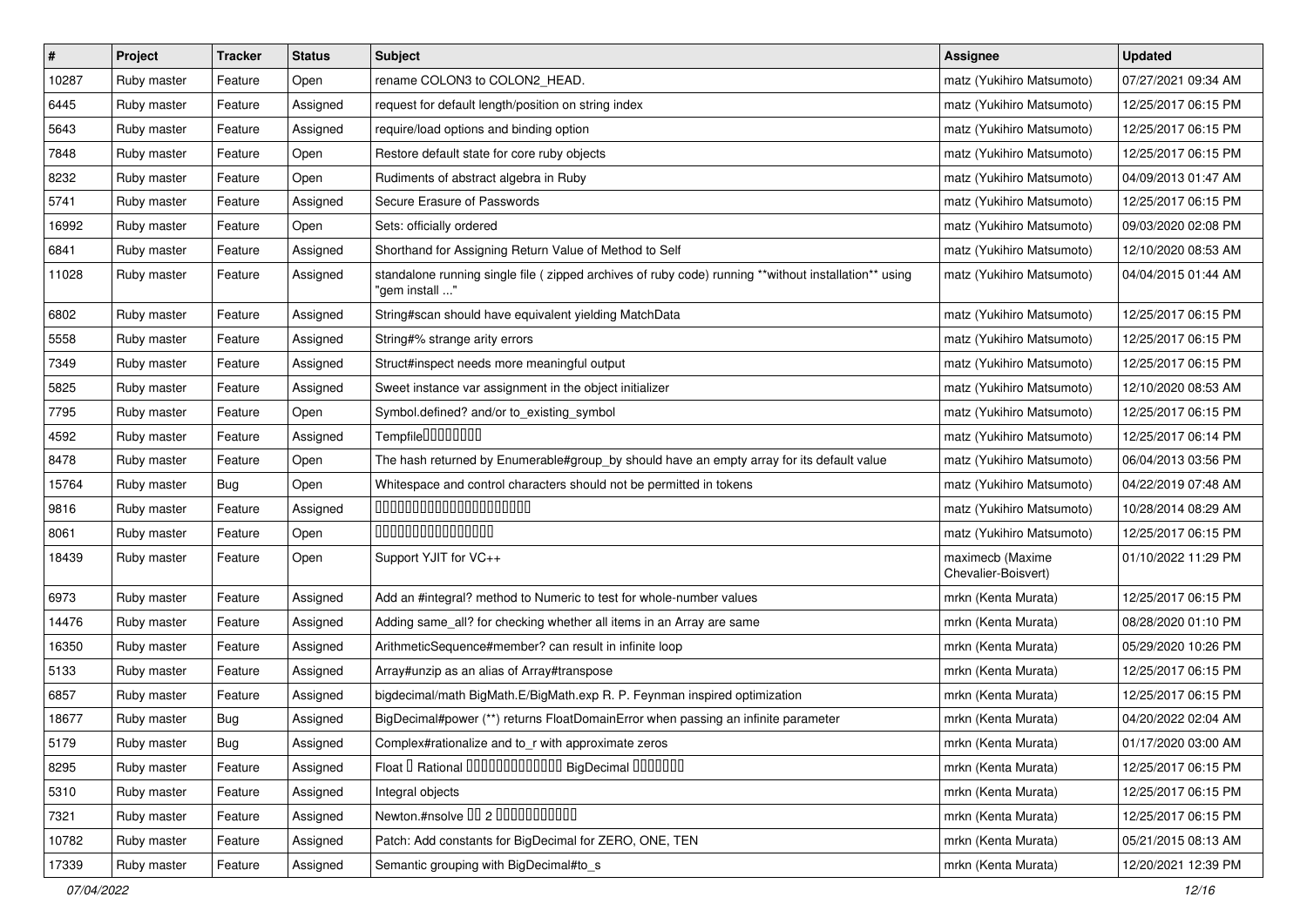| $\pmb{\#}$ | Project     | <b>Tracker</b> | <b>Status</b> | <b>Subject</b>                                                                                                                         | <b>Assignee</b>         | <b>Updated</b>      |
|------------|-------------|----------------|---------------|----------------------------------------------------------------------------------------------------------------------------------------|-------------------------|---------------------|
| 5654       | Ruby master | Feature        | Assigned      | Introduce global lock to avoid concurrent require                                                                                      | nahi (Hiroshi Nakamura) | 12/25/2017 06:15 PM |
| 5461       | Ruby master | Feature        | Assigned      | Add pipelining to Net::HTTP                                                                                                            | naruse (Yui NARUSE)     | 12/25/2017 06:15 PM |
| 15940      | Ruby master | Feature        | Open          | Coerce symbols internal fstrings in UTF8 rather than ASCII to better share memory with string literals                                 | naruse (Yui NARUSE)     | 07/30/2019 04:17 AM |
| 15931      | Ruby master | Feature        | Open          | encoding for CESU-8                                                                                                                    | naruse (Yui NARUSE)     | 12/20/2019 05:42 AM |
| 17111      | Ruby master | Feature        | Assigned      | Improve performance of Net::HTTPHeader#set_form by 40%                                                                                 | naruse (Yui NARUSE)     | 08/10/2020 05:36 AM |
| 15007      | Ruby master | Misc           | Open          | Let all Init_xxx and extension APIs frequently called from init code paths be considered cold                                          | naruse (Yui NARUSE)     | 12/06/2018 11:05 AM |
| 7892       | Ruby master | Bug            | Open          | MIME encoding bug of NKF.nkf                                                                                                           | naruse (Yui NARUSE)     | 12/25/2017 06:15 PM |
| 16559      | Ruby master | Feature        | Open          | Net::HTTP#request injects "Connection: close" header if #started? is false, wasting HTTP server<br>resources                           | naruse (Yui NARUSE)     | 05/28/2020 07:37 PM |
| 9020       | Ruby master | Feature        | Assigned      | Net::HTTPResponse predicate/query methods                                                                                              | naruse (Yui NARUSE)     | 12/25/2017 06:15 PM |
| 5764       | Ruby master | Feature        | Assigned      | Net::HTTP should assume HTTP/0.9 on unexpected responses                                                                               | naruse (Yui NARUSE)     | 07/15/2019 05:06 PM |
| 13221      | Ruby master | Feature        | Assigned      | [PATCH] gems/bundled_gems: add "curses" RubyGem                                                                                        | naruse (Yui NARUSE)     | 09/25/2017 06:32 PM |
| 10628      | Ruby master | Misc           | Open          | Peformance of URI module                                                                                                               | naruse (Yui NARUSE)     | 12/26/2014 04:08 PM |
| 18371      | Ruby master | Misc           | Assigned      | Release branches (release information in general)                                                                                      | naruse (Yui NARUSE)     | 03/23/2022 10:32 PM |
| 6265       | Ruby master | Feature        | Assigned      | Remove 'useless' 'concatenation' syntax                                                                                                | naruse (Yui NARUSE)     | 08/10/2016 02:36 AM |
| 11526      | Ruby master | Bug            | Assigned      | Streaming HTTP requests are not idempotent and should not be retried                                                                   | naruse (Yui NARUSE)     | 07/01/2019 09:16 PM |
| 17638      | Ruby master | Feature        | Assigned      | Support backtracing with the libbacktrace library                                                                                      | naruse (Yui NARUSE)     | 03/05/2021 03:40 PM |
| 8959       | Ruby master | Feature        | Assigned      | Allow top level prepend                                                                                                                | nobu (Nobuyoshi Nakada) | 10/16/2013 03:22 AM |
| 8449       | Ruby master | Feature        | Open          | Array#ary_plus always returns an array                                                                                                 | nobu (Nobuyoshi Nakada) | 06/02/2013 04:23 PM |
| 9010       | Ruby master | Bug            | Assigned      | ./configure --prefix= cannot handle directories with spaces                                                                            | nobu (Nobuyoshi Nakada) | 04/26/2021 10:38 PM |
| 16836      | Ruby master | Bug            | Assigned      | configure-time LDFLAGS leak into ruby pkg-config file                                                                                  | nobu (Nobuyoshi Nakada) | 08/14/2021 09:10 AM |
| 10416      | Ruby master | <b>Bug</b>     | Open          | Create mechanism for updating of Unicode data files downstreams when we want                                                           | nobu (Nobuyoshi Nakada) | 10/08/2021 06:40 AM |
| 6360       | Ruby master | Bug            | Assigned      | Debug information build even without requesting it                                                                                     | nobu (Nobuyoshi Nakada) | 01/05/2018 09:00 PM |
| 13577      | Ruby master | Feature        | Assigned      | Digest file accidentally receives File object but uses file path                                                                       | nobu (Nobuyoshi Nakada) | 05/20/2017 06:50 PM |
| 2324       | Ruby master | Feature        | Assigned      | Dir instance methods for relative path                                                                                                 | nobu (Nobuyoshi Nakada) | 12/25/2017 05:58 PM |
| 13378      | Ruby master | Feature        | Open          | Eliminate 4 of 8 syscalls when requiring file by absolute path                                                                         | nobu (Nobuyoshi Nakada) | 06/16/2017 07:57 AM |
| 7394       | Ruby master | Feature        | Assigned      | Enumerable#find ifnone parameter could be non-callable                                                                                 | nobu (Nobuyoshi Nakada) | 02/10/2021 09:32 AM |
| 14971      | Ruby master | Bug            | Open          | error: implicit declaration of function 'rb vm call0                                                                                   | nobu (Nobuyoshi Nakada) | 09/06/2018 03:53 AM |
| 15806      | Ruby master | Misc           | Assigned      | Explicitly initialise encodings on init to remove branches on encoding lookup                                                          | nobu (Nobuyoshi Nakada) | 08/29/2019 04:29 AM |
| 7532       | Ruby master | Feature        | Assigned      | Hardcoded compiler location                                                                                                            | nobu (Nobuyoshi Nakada) | 12/25/2017 06:15 PM |
| 13516      | Ruby master | Feature        | Assigned      | Improve the text of the circular require warning                                                                                       | nobu (Nobuyoshi Nakada) | 08/31/2017 05:49 AM |
| 16291      | Ruby master | Feature        | Open          | Introduce support for resize in rb_ary_freeze and prefer internal use of rb_ary_freeze and<br>rb_str_freeze for String and Array types | nobu (Nobuyoshi Nakada) | 12/25/2020 02:43 AM |
| 9955       | Ruby master | <b>Bug</b>     | Assigned      | issue building dll on mingw, library not found                                                                                         | nobu (Nobuyoshi Nakada) | 01/05/2018 09:00 PM |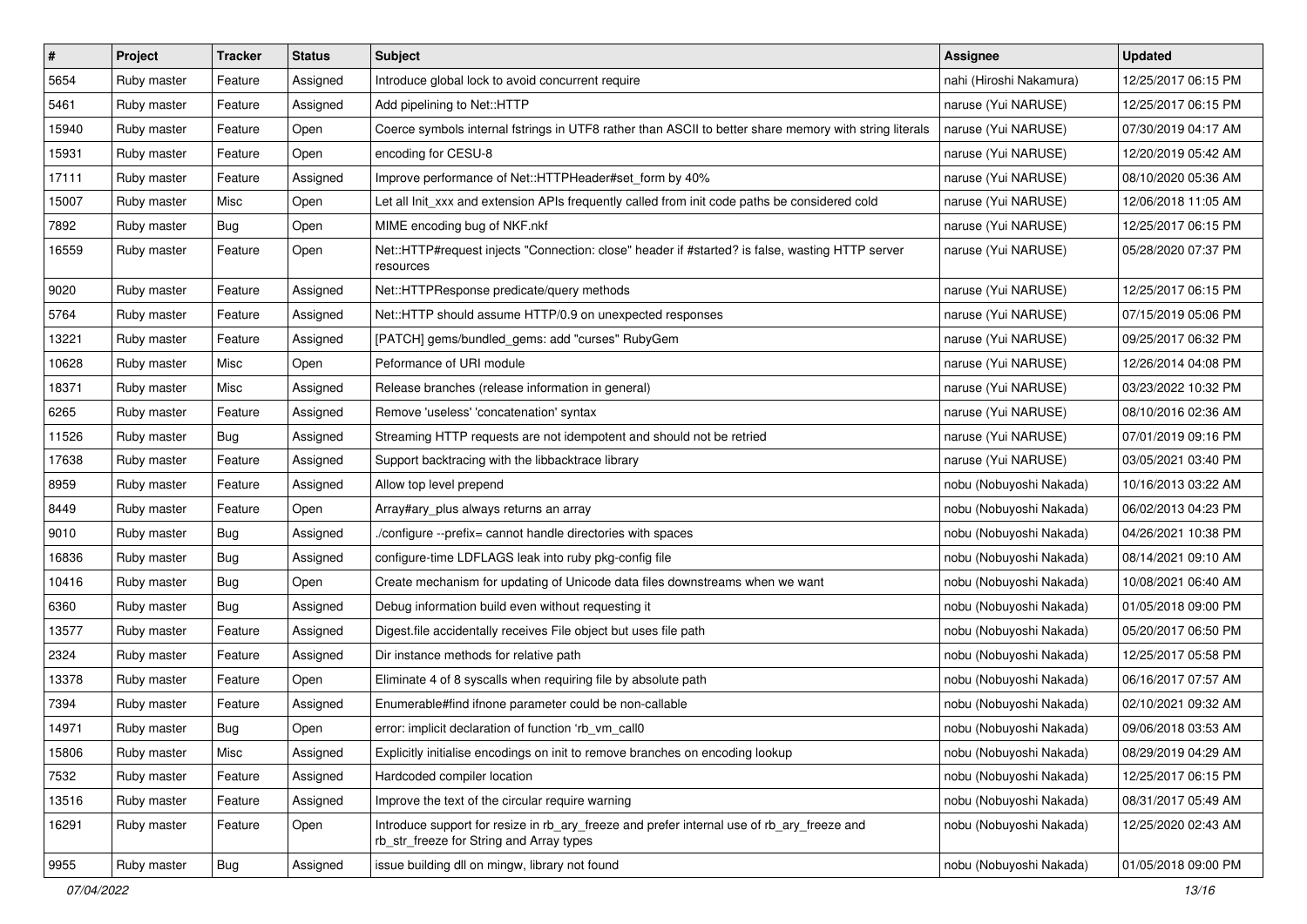| $\pmb{\#}$ | Project     | <b>Tracker</b> | <b>Status</b> | <b>Subject</b>                                                                        | Assignee                 | <b>Updated</b>      |
|------------|-------------|----------------|---------------|---------------------------------------------------------------------------------------|--------------------------|---------------------|
| 7745       | Ruby master | Feature        | Open          | lib/observer.rb: Observers are compared by identity                                   | nobu (Nobuyoshi Nakada)  | 12/25/2017 06:15 PM |
| 14543      | Ruby master | Bug            | Assigned      | `make commit` show error of `common-srcs`                                             | nobu (Nobuyoshi Nakada)  | 06/02/2018 04:17 AM |
| 12064      | Ruby master | Feature        | Open          | Make creation of enc/unicode/casefold.h automatic again                               | nobu (Nobuyoshi Nakada)  | 02/12/2016 06:13 AM |
| 18623      | Ruby master | Bug            | Open          | make runnable' does not work                                                          | nobu (Nobuyoshi Nakada)  | 03/16/2022 01:28 AM |
| 13298      | Ruby master | Bug            | Assigned      | mingw SEGV TestEnumerable#test_callcc                                                 | nobu (Nobuyoshi Nakada)  | 06/04/2021 03:41 AM |
| 8299       | Ruby master | <b>Bug</b>     | Assigned      | Minor error in float parsing                                                          | nobu (Nobuyoshi Nakada)  | 12/30/2019 03:00 AM |
| 17578      | Ruby master | Bug            | Assigned      | mkmf experimental C++ Support                                                         | nobu (Nobuyoshi Nakada)  | 01/27/2021 03:51 AM |
| 4924       | Ruby master | Feature        | Assigned      | mkmf have_header fails with C++ headers                                               | nobu (Nobuyoshi Nakada)  | 12/25/2017 06:15 PM |
| 12436      | Ruby master | Bug            | Assigned      | newline argument of File.open seems not respected on Windows                          | nobu (Nobuyoshi Nakada)  | 10/25/2021 09:07 AM |
| 15305      | Ruby master | Feature        | Open          | [PATCH] include/ruby/ruby.h (RB_ALLOCV*): remove GC guard                             | nobu (Nobuyoshi Nakada)  | 07/27/2021 11:39 AM |
| 8460       | Ruby master | Feature        | Assigned      | PATCH: optparse: add keep_unknown option                                              | nobu (Nobuyoshi Nakada)  | 05/27/2021 10:07 PM |
| 6012       | Ruby master | Feature        | Assigned      | Proc#source_location also return the column                                           | nobu (Nobuyoshi Nakada)  | 02/12/2019 07:49 AM |
| 14692      | Ruby master | Misc           | Open          | Question: Ruby stdlib's Option Parser                                                 | nobu (Nobuyoshi Nakada)  | 04/22/2018 05:53 AM |
| 6769       | Ruby master | Feature        | Assigned      | rbinstall.rb: install both src and batch files separetely                             | nobu (Nobuyoshi Nakada)  | 10/30/2015 12:38 PM |
| 16747      | Ruby master | Misc           | Assigned      | Repository reorganization request                                                     | nobu (Nobuyoshi Nakada)  | 05/22/2020 01:30 PM |
| 8270       | Ruby master | Feature        | Open          | Ruby should build without thread support (aka minix)                                  | nobu (Nobuyoshi Nakada)  | 12/10/2020 08:53 AM |
| 16978      | Ruby master | Feature        | Open          | Ruby should not use realpath for FILE                                                 | nobu (Nobuyoshi Nakada)  | 04/01/2022 11:30 AM |
| 5317       | Ruby master | Bug            | Assigned      |                                                                                       | nobu (Nobuyoshi Nakada)  | 01/05/2018 09:00 PM |
| 11670      | Ruby master | Feature        | Open          | Show warning to make nested def obsolete                                              | nobu (Nobuyoshi Nakada)  | 11/09/2015 07:40 AM |
| 16025      | Ruby master | Misc           | Assigned      | 'st_check_for_sizeof_st_index_t' declared as array with a negative size (emscripten)  | nobu (Nobuyoshi Nakada)  | 07/30/2019 11:20 AM |
| 16497      | Ruby master | Bug            | Assigned      | StringIO#internal_encoding is broken (more severely in 2.7)                           | nobu (Nobuyoshi Nakada)  | 10/26/2021 04:31 PM |
| 12473      | Ruby master | <b>Bug</b>     | Assigned      | Test failure on fedora with TestTimeExtension#test_huge_precision                     | nobu (Nobuyoshi Nakada)  | 04/28/2017 01:45 PM |
| 13269      | Ruby master | Bug            | Assigned      | test/readline/test_readline.rb and mingw                                              | nobu (Nobuyoshi Nakada)  | 03/13/2017 08:56 AM |
| 17662      | Ruby master | Misc           | Assigned      | The heredoc pattern used in tests does not syntax highlight correctly in many editors | nobu (Nobuyoshi Nakada)  | 06/30/2021 12:54 PM |
| 12725      | Ruby master | Bug            | Assigned      | Trying to use ./miniruby before it exists                                             | nobu (Nobuyoshi Nakada)  | 04/28/2017 01:45 PM |
| 7840       | Ruby master | Bug            | Open          | -Wdeclaration-after-statement is valid for C/ObjC but not for C++                     | nobu (Nobuyoshi Nakada)  | 06/02/2020 04:41 PM |
| 7964       | Ruby master | Bug            | Assigned      | Writing an ASCII-8BIT String to a StringIO created from a UTF-8 String                | nobu (Nobuyoshi Nakada)  | 01/05/2018 09:00 PM |
| 14901      | Ruby master | Feature        | Assigned      | [PATCH] do not block SIGCHLD in normal Ruby Threads                                   | normalperson (Eric Wong) | 07/19/2021 05:23 AM |
| 10328      | Ruby master | Feature        | Open          | [PATCH] make OPT SUPPORT JOKE a proper VM option                                      | normalperson (Eric Wong) | 01/05/2018 09:01 PM |
| 13721      | Ruby master | Feature        | Assigned      | [PATCH] net/imap: dedupe attr keys in Net::IMAP::FetchData                            | normalperson (Eric Wong) | 07/27/2017 09:51 AM |
| 11299      | Ruby master | Feature        | Open          | [PATCH] use Array instead of custom struct for generic ivars                          | normalperson (Eric Wong) | 06/24/2015 12:38 AM |
| 15072      | Ruby master | <b>Bug</b>     | Open          | thread.c:4356:5: error: implicit declaration of function 'ubf_list_atfork'            | normalperson (Eric Wong) | 09/20/2018 03:32 AM |
| 18727      | Ruby master | Bug            | Assigned      | Make failed on x86_64-cygwin (LoadError)                                              | peterzhu2118 (Peter Zhu) | 04/16/2022 05:15 AM |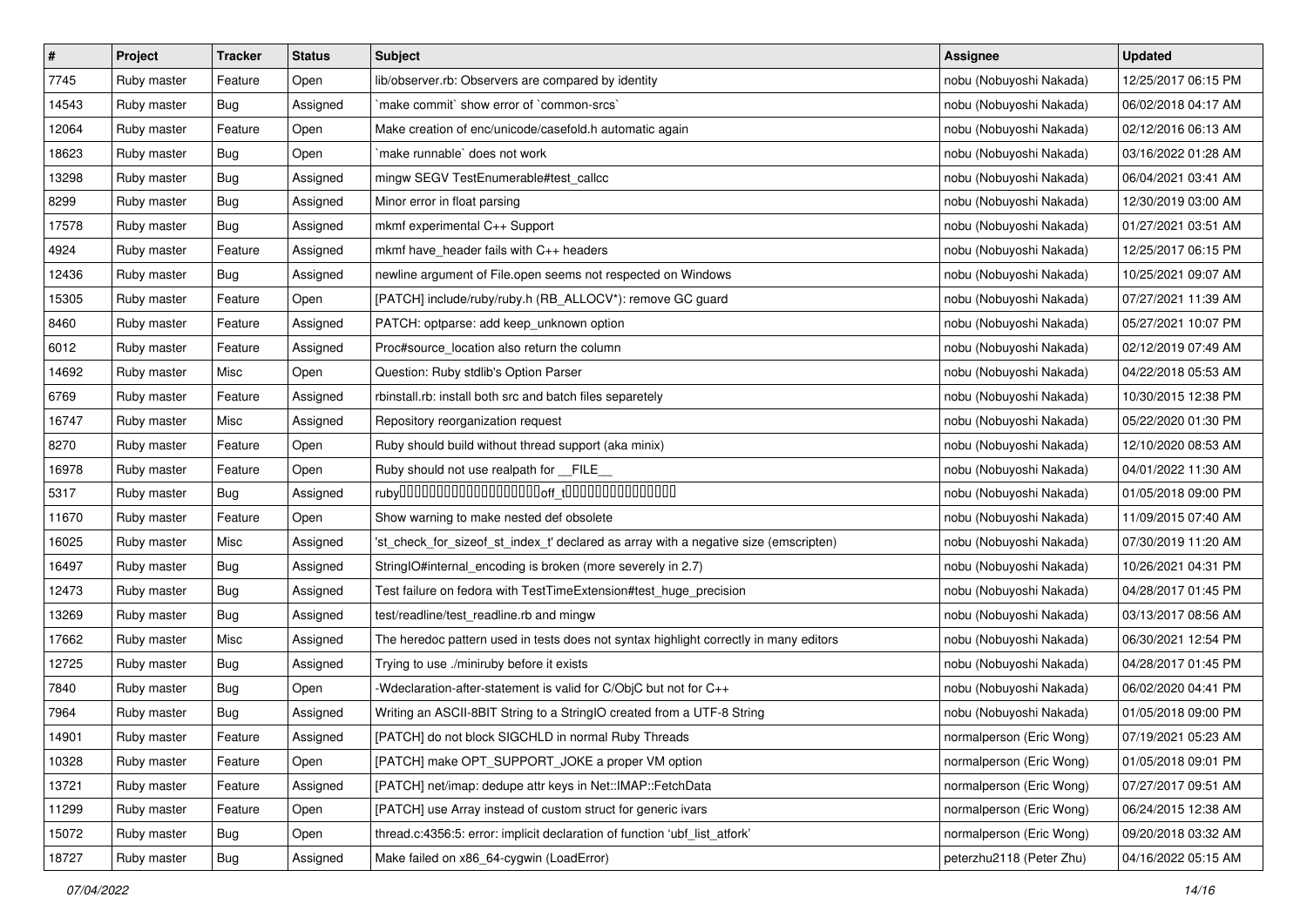| $\sharp$ | Project     | Tracker    | <b>Status</b> | <b>Subject</b>                                                                | <b>Assignee</b>                       | <b>Updated</b>      |
|----------|-------------|------------|---------------|-------------------------------------------------------------------------------|---------------------------------------|---------------------|
| 16805    | Ruby master | Misc       | Assigned      | Coroutine's license is unclear                                                | ReiOdaira (Rei Odaira)                | 07/01/2021 10:09 PM |
| 18658    | Ruby master | Bug        | Open          | Need openssl 3 support for Ubuntu 22.04 (Ruby 2.7.x and 3.0.x)                | rhenium (Kazuki Yamaguchi)            | 05/30/2022 08:06 PM |
| 12582    | Ruby master | <b>Bug</b> | Assigned      | OpenSSL Authenticated Encryption should check for tag length                  | rhenium (Kazuki Yamaguchi)            | 04/28/2017 01:45 PM |
| 8126     | Ruby master | Feature    | Assigned      | OpenSSL::SSL::SSLSocket does not define #recv and #send messages              | rhenium (Kazuki Yamaguchi)            | 08/08/2019 11:05 PM |
| 12354    | Ruby master | Feature    | Assigned      | PKey::EC Can't output public key pem when private key exists                  | rhenium (Kazuki Yamaguchi)            | 07/24/2019 10:57 PM |
| 5434     | Ruby master | Feature    | Assigned      | Allow per-class whitelisting of methods safe to expose through DRb            | seki (Masatoshi Seki)                 | 12/25/2017 06:15 PM |
| 14412    | Ruby master | Feature    | Assigned      | DRb UNIX on local machine: add support for getpeereid()                       | seki (Masatoshi Seki)                 | 01/28/2018 12:51 PM |
| 13864    | Ruby master | <b>Bug</b> | Assigned      | Rinda multicast test failures due to missing default route                    | seki (Masatoshi Seki)                 | 08/17/2021 07:16 AM |
| 12281    | Ruby master | Feature    | Assigned      | Allow lexically scoped use of refinements with `using {}` block syntax        | shugo (Shugo Maeda)                   | 06/13/2016 07:44 AM |
| 6682     | Ruby master | Feature    | Assigned      | Add a method to return an instance attached by a singleton class              | shyouhei (Shyouhei Urabe)             | 12/25/2017 06:15 PM |
| 18726    | Ruby master | Misc       | Open          | CI Error on c99 and c2x                                                       | shyouhei (Shyouhei Urabe)             | 04/19/2022 09:05 AM |
| 17376    | Ruby master | Misc       | Assigned      | Reduce number of GitHub Actions                                               | shyouhei (Shyouhei Urabe)             | 12/10/2020 11:50 AM |
| 17289    | Ruby master | <b>Bug</b> | Assigned      | Time#strftime occurs Segmentation Fault on ruby-2.7.2p137                     | shyouhei (Shyouhei Urabe)             | 11/05/2020 07:57 AM |
| 11955    | Ruby master | Feature    | Assigned      | Expose Object that Receives logs in Logger                                    | sonots (Naotoshi Seo)                 | 11/09/2017 11:35 AM |
| 9115     | Ruby master | Bug        | Assigned      | Logger traps all exceptions; breaks Timeout                                   | sonots (Naotoshi Seo)                 | 08/20/2019 12:47 PM |
| 13622    | Ruby master | Misc       | Assigned      | Documentation missing                                                         | stomar (Marcus Stollsteimer)          | 06/03/2017 07:27 AM |
| 15239    | Ruby master | Feature    | Assigned      | [patch] test-spec win32ole                                                    | suke (Masaki Suketa)                  | 12/29/2019 01:04 PM |
| 5334     | Ruby master | Bug        | Assigned      | Segmentation fault in InternetExplorer IServiceProvider interface             | suke (Masaki Suketa)                  | 12/30/2019 03:00 AM |
| 6613     | Ruby master | Feature    | Assigned      | VT_RECORD, IRecordInfo Support in WIN32OLE                                    | suke (Masaki Suketa)                  | 12/25/2017 06:15 PM |
| 9590     | Ruby master | Feature    | Open          | introduce st_foreach_update and st_foreach_update_check for performance.      | tarui (Masaya Tarui)                  | 01/05/2018 09:00 PM |
| 7518     | Ruby master | Feature    | Assigned      | Fiddle::Pointer#to_str and Fiddle::Pointer#to_int should be removed           | tenderlovemaking (Aaron<br>Patterson) | 08/15/2013 04:56 AM |
| 7488     | Ruby master | Feature    | Assigned      | Receiving object_id in object creation probes                                 | tenderlovemaking (Aaron<br>Patterson) | 12/25/2017 06:15 PM |
| 7788     | Ruby master | Feature    | Open          | YAML Tag Schema Support                                                       | tenderlovemaking (Aaron<br>Patterson) | 12/25/2017 06:15 PM |
| 11599    | Ruby master | Feature    | Open          | Dump entries of hash in ObjectSpace                                           | tmm1 (Aman Karmani)                   | 11/24/2015 05:52 PM |
| 10038    | Ruby master | Feature    | Assigned      | Extend ObjectSpace.dump to expose buffer addresses for String and Array       | tmm1 (Aman Karmani)                   | 01/05/2018 09:01 PM |
| 11292    | Ruby master | Feature    | Open          | objspace: Dump type of special consts                                         | tmm1 (Aman Karmani)                   | 06/22/2015 04:22 AM |
| 11142    | Ruby master | Bug        | Open          | Command line argument parser on windows handles double quotes inconsistently. | usa (Usaku NAKAMURA)                  | 05/12/2015 04:09 PM |
| 12653    | Ruby master | Feature    | Assigned      | Use wide WinAPI for rb_w32_getcwd                                             | usa (Usaku NAKAMURA)                  | 09/12/2016 06:35 AM |
| 15166    | Ruby master | Feature    | Assigned      | 2.5 times faster implementation than current gcd implmentation                | watson1978 (Shizuo Fujita)            | 04/26/2019 09:12 PM |
| 4831     | Ruby master | Feature    | Assigned      | Integer#prime factors                                                         | yugui (Yuki Sonoda)                   | 01/23/2018 08:09 AM |
| 14844    | Ruby master | Feature    | Open          | Future of RubyVM::AST?                                                        | yui-knk (Kaneko Yuichiro)             | 08/31/2020 08:22 AM |